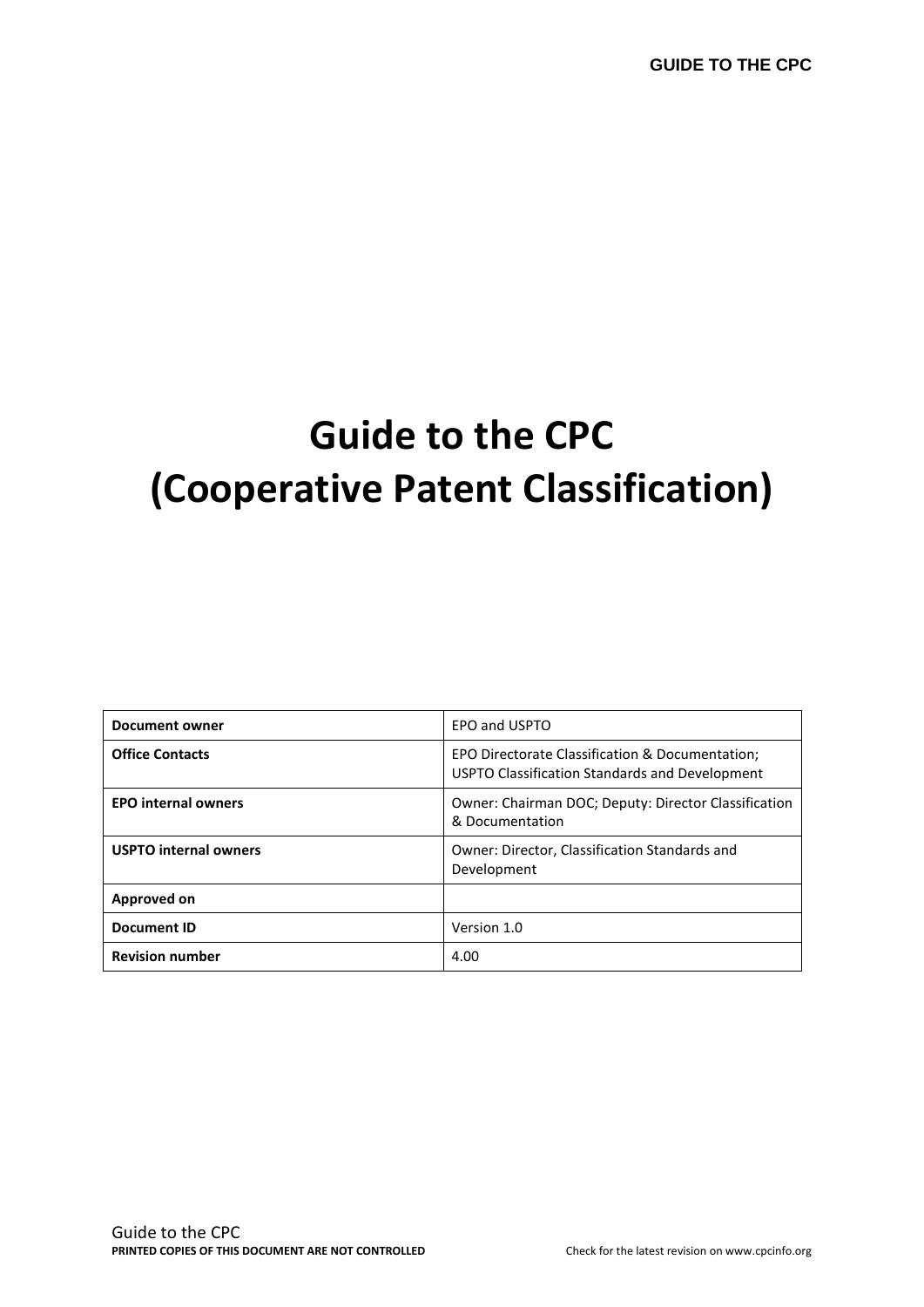| <b>Table of Contents</b>                                                        |
|---------------------------------------------------------------------------------|
| 1.                                                                              |
| 1.1.                                                                            |
|                                                                                 |
| 2.                                                                              |
| 3.                                                                              |
| 3.1.                                                                            |
| 2000 series: (further) breakdown indexing codes and orthogonal indexing<br>3.2. |
| 3.2.1.                                                                          |
| 3.2.2.                                                                          |
|                                                                                 |
| 3.3.                                                                            |
| 3.4.                                                                            |
| 4.                                                                              |
| 4.1.                                                                            |
| 4.2.                                                                            |
| 4.3.                                                                            |
| 4.4.                                                                            |
|                                                                                 |
|                                                                                 |
| 5.                                                                              |
| 5.1.                                                                            |
| 5.2.                                                                            |
| 15                                                                              |
| 7.                                                                              |
| 7.1.                                                                            |
| 7.2.                                                                            |
| 7.3.                                                                            |
| 7.3.1.                                                                          |
| 7.3.2.                                                                          |
| 7.3.3.                                                                          |
| 7.3.4.                                                                          |
| 7.4. Guidance about C-Sets information in scheme and definitions 19             |
| 8.                                                                              |
| 9.                                                                              |
| Annex I.                                                                        |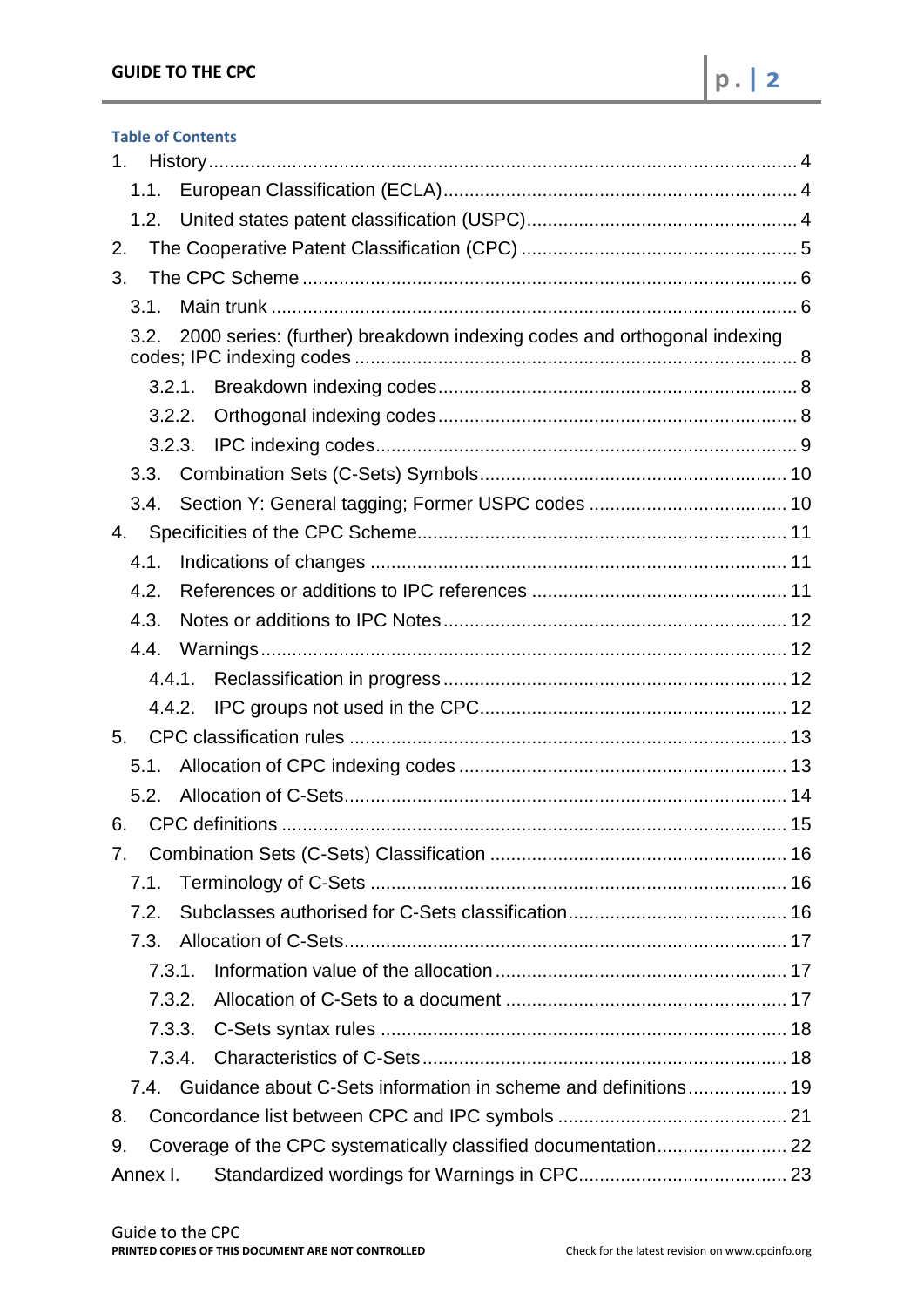| Annex IV. List of orthogonal indexing codes to be used only as subsequent    |  |
|------------------------------------------------------------------------------|--|
| Annex V. Combination Sets [C-Sets] Standardized wording for Scheme Notes and |  |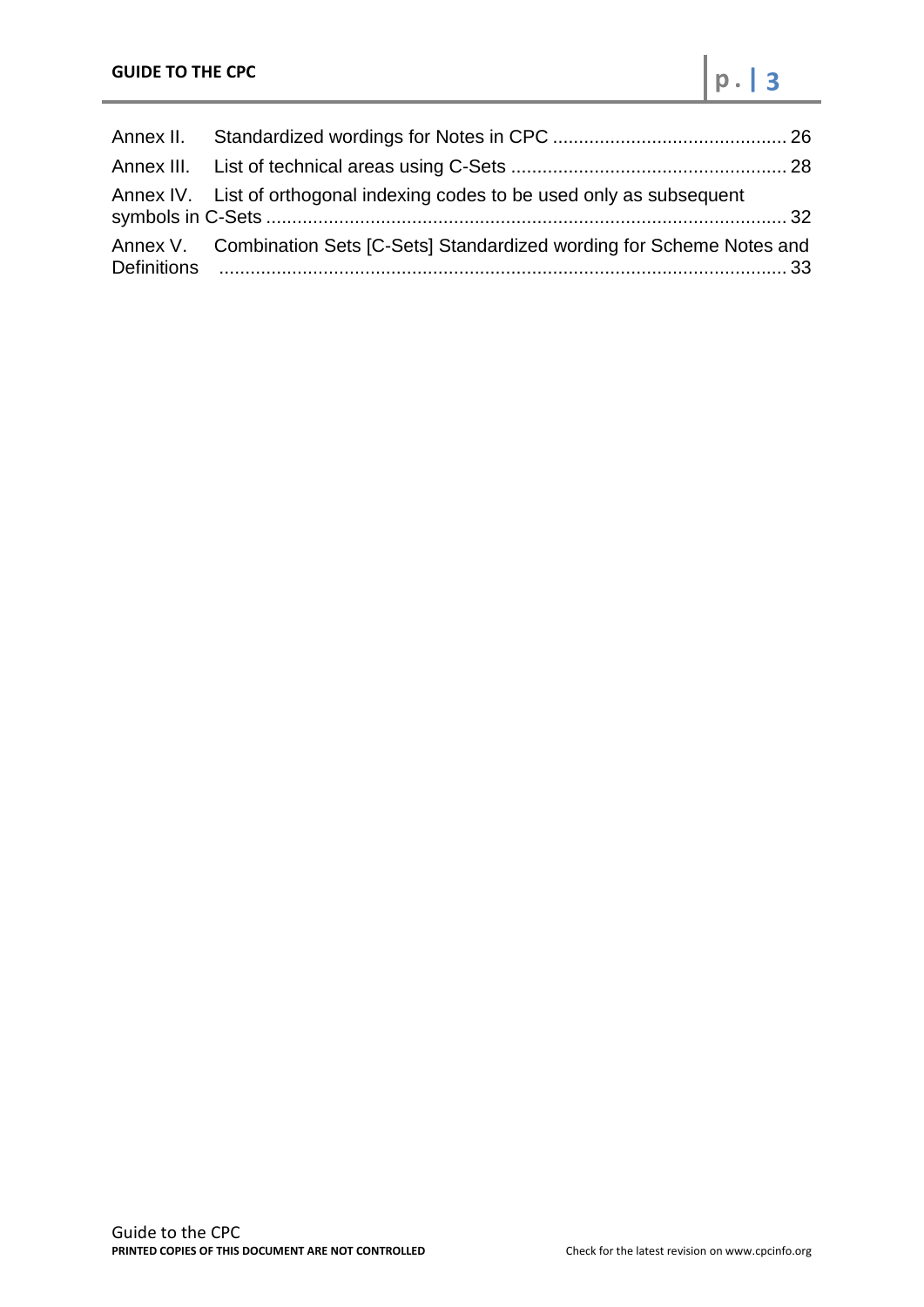# <span id="page-3-0"></span>**1. HISTORY**

On 25 October 2010, the European Patent Office (EPO) and the U.S. Patent and Trademark Office (USPTO) issued a joint statement that both Offices would "work toward the formation of a partnership to explore the development of a joint classification system based on the European Classification system (ECLA) that will incorporate the best classification practices of the two offices" This marked the beginning of the development of what is now known as the Cooperative Patent Classification (CPC), a patent classification system based on the European classification system, but including practices from the United States Patent Classification (USPC). Brief histories of these two systems are now presented.

# <span id="page-3-1"></span>**1.1. EUROPEAN CLASSIFICATION (ECLA)**

Initially, the former "Institut International des Brevets" (IIB) used a classification system called "Indeling der Techniek" (IdT), developed by the Dutch Patent Office, and largely based on the "Deutsche Patentklassifikation" (DPK). After the first edition of the International Patent Classification (IPC) had entered into force in 1968, the IIB decided to convert its search documentation from IdT to a system based on IPC. This classification system would later become the "European Classification" (ECLA) system. In view of the large differences between both systems, and in order to guarantee the quality of the system, it was decided to transfer the documents gradually, by "closing" the IdT at a certain date (different per technical field), and "opening" ECLA at the same time. Subsequently, new documents were then classified according to ECLA, the "backfile" being reclassified systematically or "ad hoc", e.g. during searches.

From 1991 all the documents were classified via EC codes according to ECLA only. An additional indexing system of "In Computer Only" codes (ICO codes) was also developed.

# <span id="page-3-2"></span>**1.2. UNITED STATES PATENT CLASSIFICATION (USPC)**

In 1898, the U.S. Congress directed the Commissioner of Patents to "revise and perfect" the classification of patents and authorized him to appoint personnel to accomplish this task. Four months later, the Classification Division was created. This was the first time at USPTO that personnel were organized and directed to work exclusively on the classification of patents. In 1899, the Classification Division issued Class 20, Wooden Buildings, the first patent classification to be issued by professional classifiers at USPTO.

From this beginning, the USPC developed into a system consisting of over 400 classes and 160,000 subclasses that was used successfully for over 100 years to organize and search U.S. patent, and other, documents.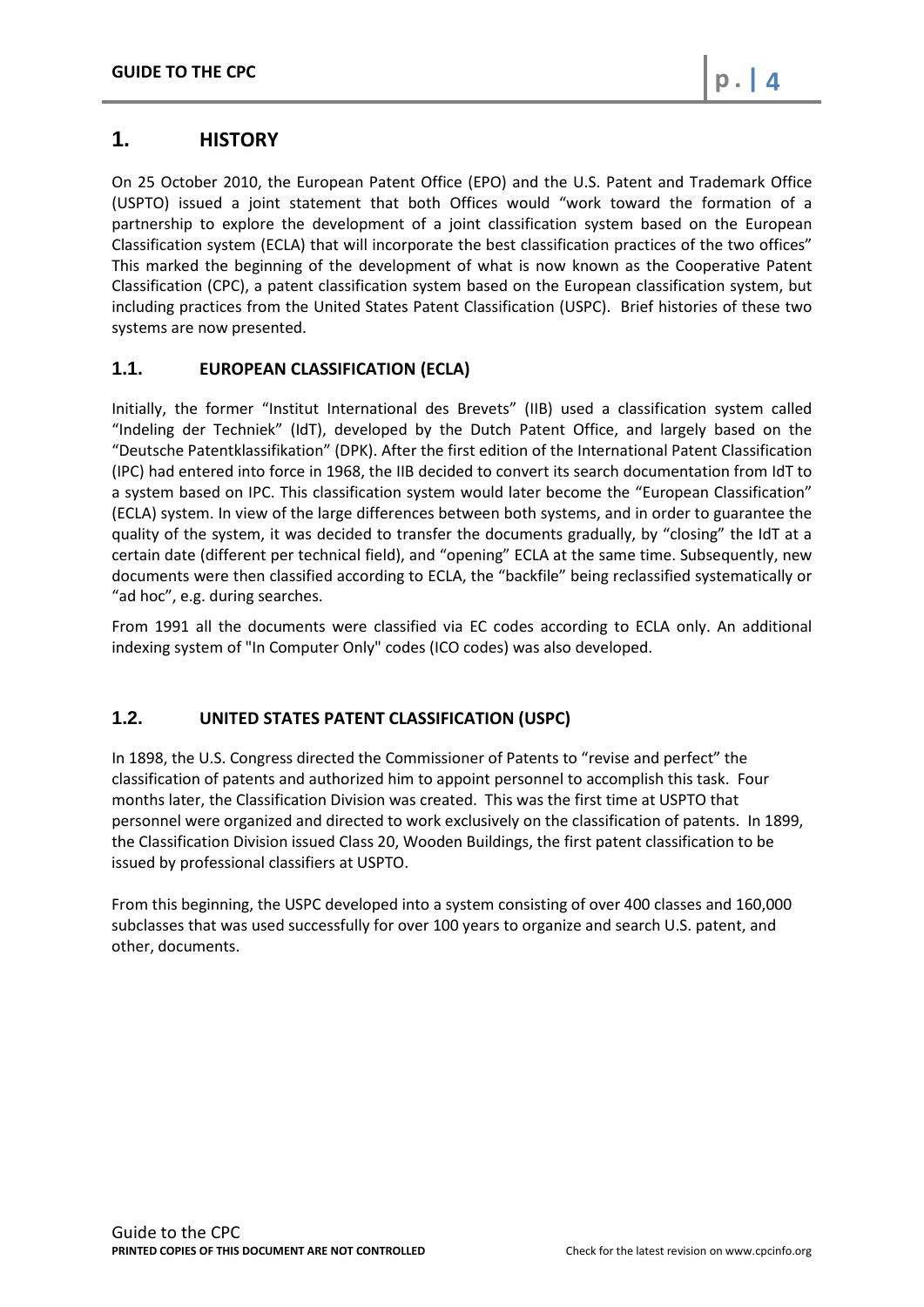# <span id="page-4-0"></span>**2. THE COOPERATIVE PATENT CLASSIFICATION (CPC)**

The CPC system consists of the Scheme complemented by the Definitions, which further define the subject matter and related references of the classification place under consideration.

Questions related to the CPC system and the cooperation with other patent offices should be directed to Directorate Classification & Documentation at the EPO [\(cpc@epo.org\)](mailto:dir_classification@epo.org) and/or Classification Standards and Development Division at the USPTO (cpc@uspto.gov).

The structure of the CPC Scheme and Definitions is generally similar to that of the IPC (though with a more detailed hierarchical structure).

The IPC is available at:

web2.wipo.int/classifications/ipc/ipcpub7

Information on the structure, classification rules and principles of the IPC can be found in the "Guide to the IPC", available at:

[http://www.wipo.int/export/sites/www/classifications/ipc/en/guide/guide\\_ipc.pdf](http://www.wipo.int/export/sites/www/classifications/ipc/en/guide/guide_ipc.pdf)

Relevant material about the CPC is to be found on the CPC website at:

[www.cpcinfo.org](http://www.cpcinfo.org/)

or [www.cooperativepatentclassification.org](http://www.cooperativepatentclassification.org/)

**Unless otherwise stated, CPC structure, rules and principles are identical to those of the IPC.**

**Therefore, only the distinguishing features of the CPC with regard to the IPC will be described in this Guide.** 

**For each technical field, specific classification practices are further specified in the corresponding CPC Definitions.**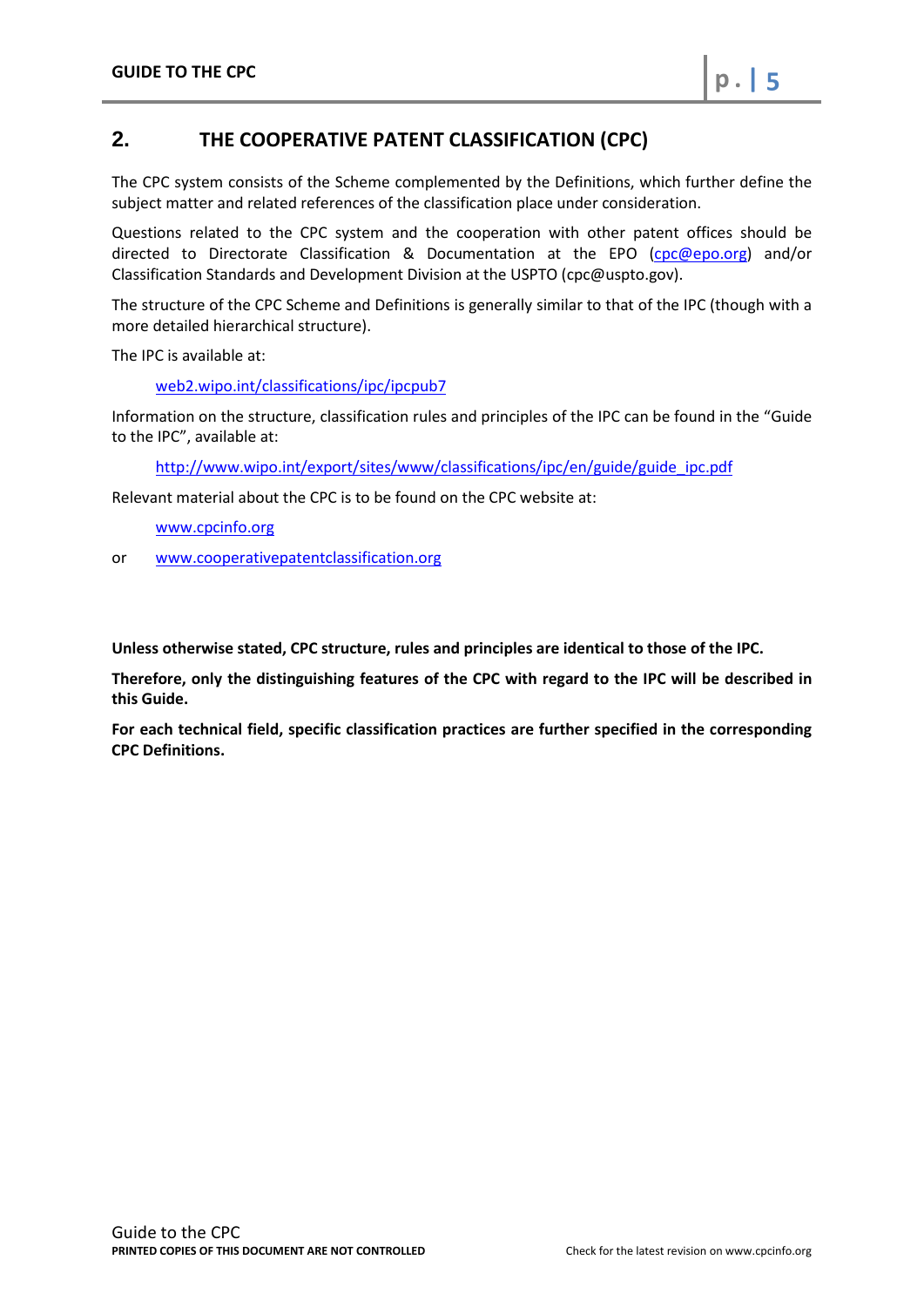# <span id="page-5-0"></span>**3. THE CPC SCHEME**

The CPC Scheme is divided into three parts:

- the "main trunk" symbols;
- the "indexing codes" or "2000-series";
- the "Y-section".

<span id="page-5-1"></span>In the following the three parts are explained in more detail.

#### **3.1. MAIN TRUNK**

CPC is in most of the cases a refinement of the current IPC, which includes more subdivisions and more text additions, compared to the IPC.

CPC symbols in the "*main trunk*" consist of a string of letters and numbers compliant with the IPC standard, wherein a subclass symbol is followed by a one- to three-digit number, an oblique stroke, and a two- to six-digit number.

A complete classification symbol comprises the stringed symbols representing the section, class, subclass and main group or subgroup.

Example:



In the main trunk, the title of each level of CPC is normally the same as that of the corresponding IPC level (if this IPC level exists). Any CPC specific title or CPC specific addition of text to an existing IPC title is captured between **curly brackets { }.**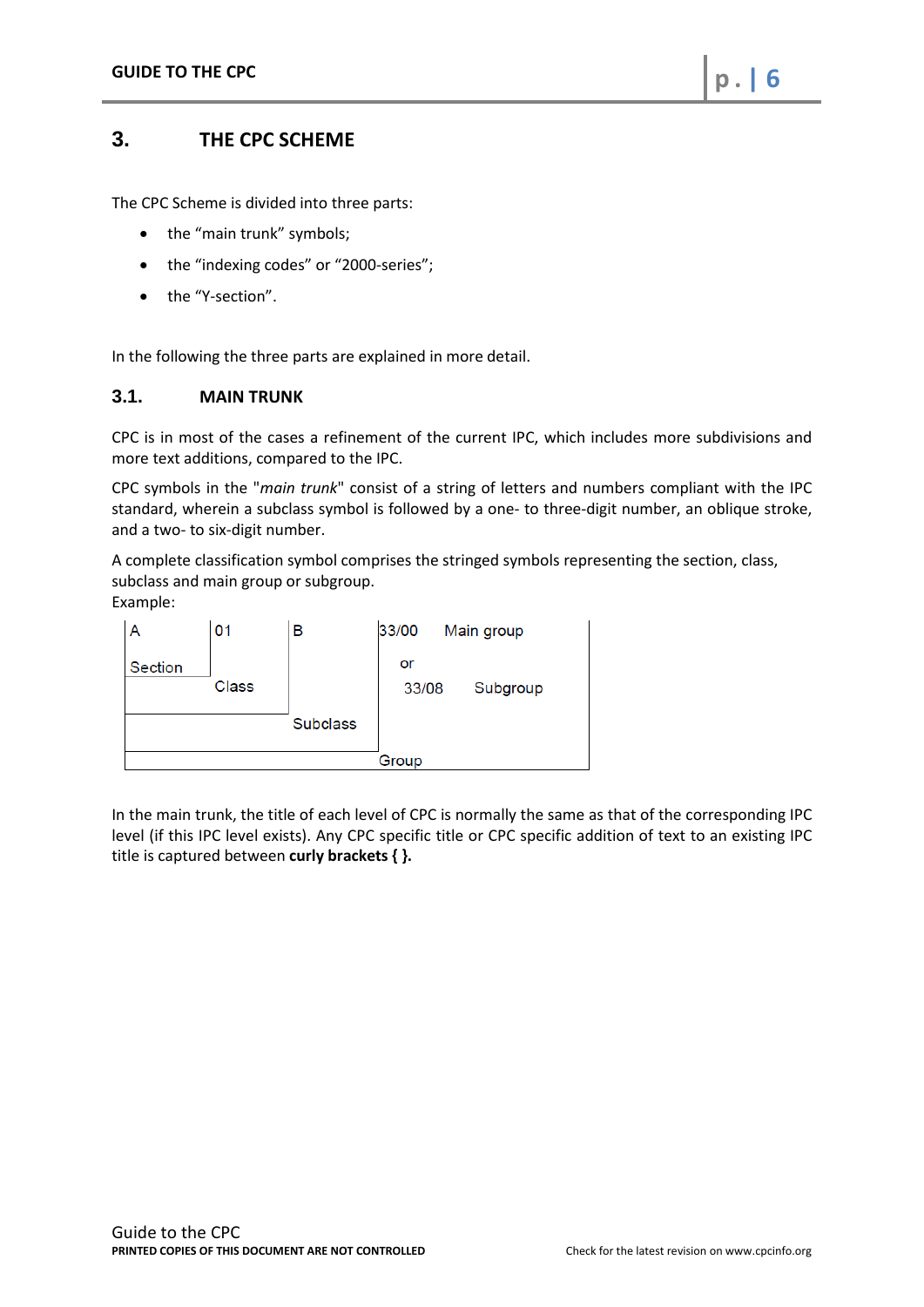## *Example:*

| <b>Explanation</b>                                                | Symbol                      | <b>Hierarchical</b><br>level | <b>Title</b>                                                                                                                                                                                                                                                                                                                     |
|-------------------------------------------------------------------|-----------------------------|------------------------------|----------------------------------------------------------------------------------------------------------------------------------------------------------------------------------------------------------------------------------------------------------------------------------------------------------------------------------|
| IPC main group and CPC<br>corresponding main group<br>(unchanged) | A01C 15/00                  |                              | Fertiliser distributors                                                                                                                                                                                                                                                                                                          |
| CPC-only subgroup                                                 | A01C<br>15/005              |                              | {Undercarriages, tanks, hoppers, stirrers<br>specially adapted for seeders or fertiliser<br>distributors}                                                                                                                                                                                                                        |
| CPC-only subgroup                                                 | A01C<br>15/006              |                              | {Hoppers}                                                                                                                                                                                                                                                                                                                        |
| IPC subgroup {with CPC<br>additions}                              | A01C 15/06                  |                              | with distributing slots {, i.e. for dosing, e.g.<br>adjustable openings}                                                                                                                                                                                                                                                         |
| IPC subgroup and CPC<br>corresponding subgroup<br>(unchanged)     | A01C 15/08                  |                              | with pushers or stirrers in the slots                                                                                                                                                                                                                                                                                            |
| IPC main-group {with CPC<br>additions}                            | C <sub>07</sub> C<br>403/00 |                              | Derivatives of cyclohexane or of a<br>cyclohexene {or of cyclohexadiene}, having<br>a side-chain containing an acyclic<br>unsaturated part of at least four carbon<br>atoms, this part being directly attached to<br>the cyclohexane or cyclohexene {or<br>cyclohexadiene} rings, e.g. vitamin A, beta-<br>carotene, beta-ionone |

**As in the IPC, hierarchy among CPC subgroups is solely determined by the number of dots, and not by the numbering of the subgroups.**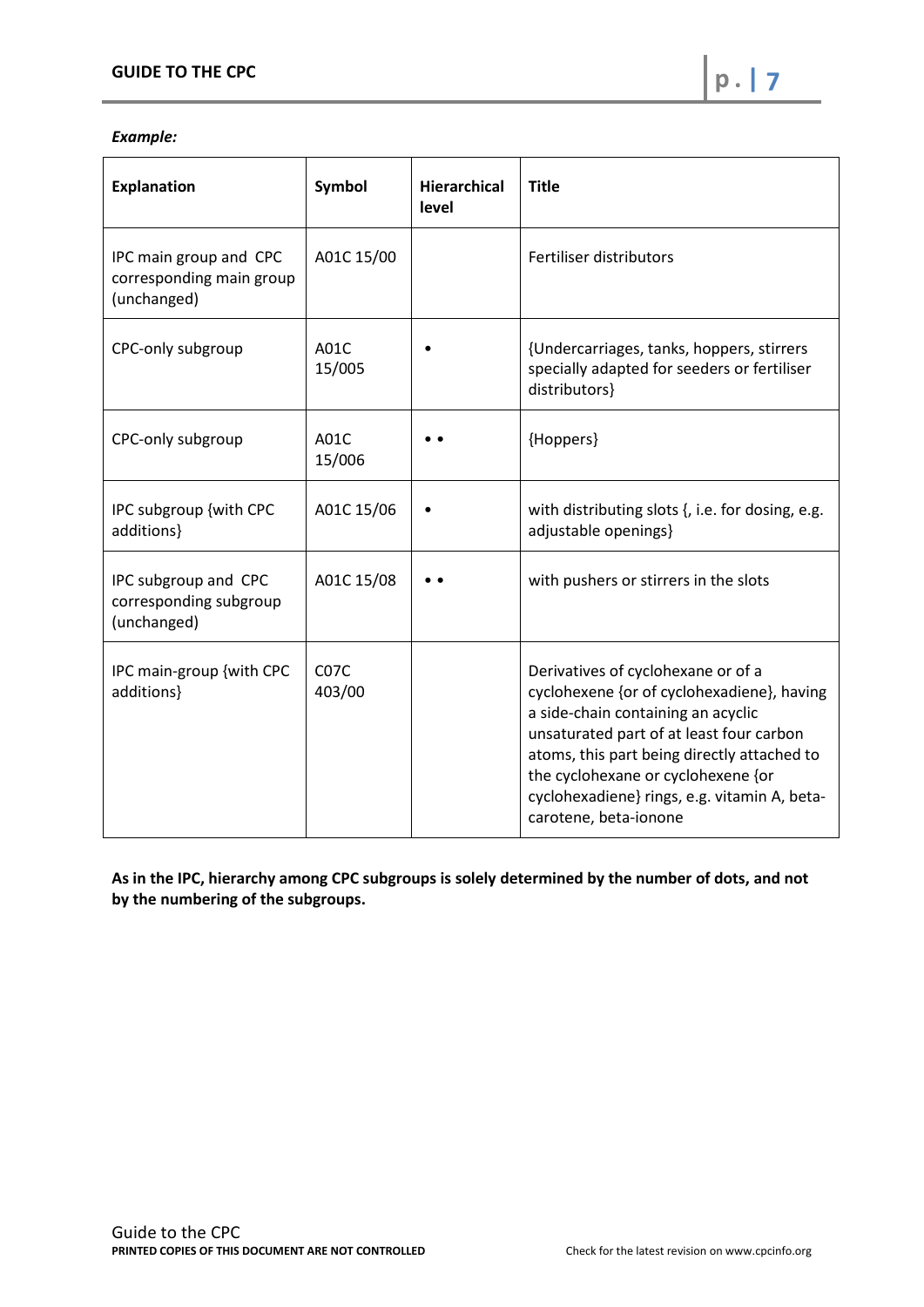# <span id="page-7-0"></span>**3.2. 2000 SERIES: (FURTHER) BREAKDOWN INDEXING CODES AND ORTHOGONAL INDEXING CODES; IPC INDEXING CODES**

CPC symbols in the "*2000 series*" are similar to main trunk CPC symbols, but the subclass symbol is followed by a **four-digit number beginning with '2'**.

There are no 2000 series symbols in the Y section (see below).

The 2000-series symbols can be used only for allocation of "**additional information**".

There are three different kinds of indexing codes:

- the "breakdown" indexing codes,
- the "orthogonal" indexing codes, and
- the IPC indexing codes

#### <span id="page-7-1"></span>**3.2.1. Breakdown indexing codes**

The breakdown indexing codes are subdivisions dependent on a hierarchically superior main-trunk group and cover deeper-refined technical aspects of that group. They provide "breakdowns" of the technical subject under consideration.

It is the EPO and USPTO policy to progressively reduce the number of (further) breakdown indexing codes in the CPC Scheme (in favour of "main-trunk" symbols) and not to promote the creation of new breakdown indexing codes.

Curly brackets {...} are used for the breakdown indexing codes, as they are interspersed within CPC main-trunk symbols.

#### *Example:*

Further breakdown code G08B 2001/085

| Main trunk        | G08B 1/00     |                    | Systems for signalling characterised solely by the form of<br>transmission of the signal                                                                                                                       |
|-------------------|---------------|--------------------|----------------------------------------------------------------------------------------------------------------------------------------------------------------------------------------------------------------|
| Main trunk        | G08B 1/08     | $\bullet$          | using electric transmission; {transformation of alarm<br>signals to electrical signals from a different medium, e.g.<br>transmission of an electric alarm signal upon detection of<br>an audible alarm signal} |
| Breakdown<br>code | G08B 2001/085 | $\bullet\;\bullet$ | {Partner search devices}                                                                                                                                                                                       |

#### <span id="page-7-2"></span>**3.2.2. Orthogonal indexing codes**

The orthogonal (indexing) codes do not depend on a single hierarchically superior main-trunk group, as it is the case for the further breakdown indexing codes.

As a matter of fact, they usually relate to multiple groups of the subclass in question, and hence they are called "orthogonal" in the sense that they offer further dimensions to the classification: they are "orthogonal" to the classification line of the main trunk.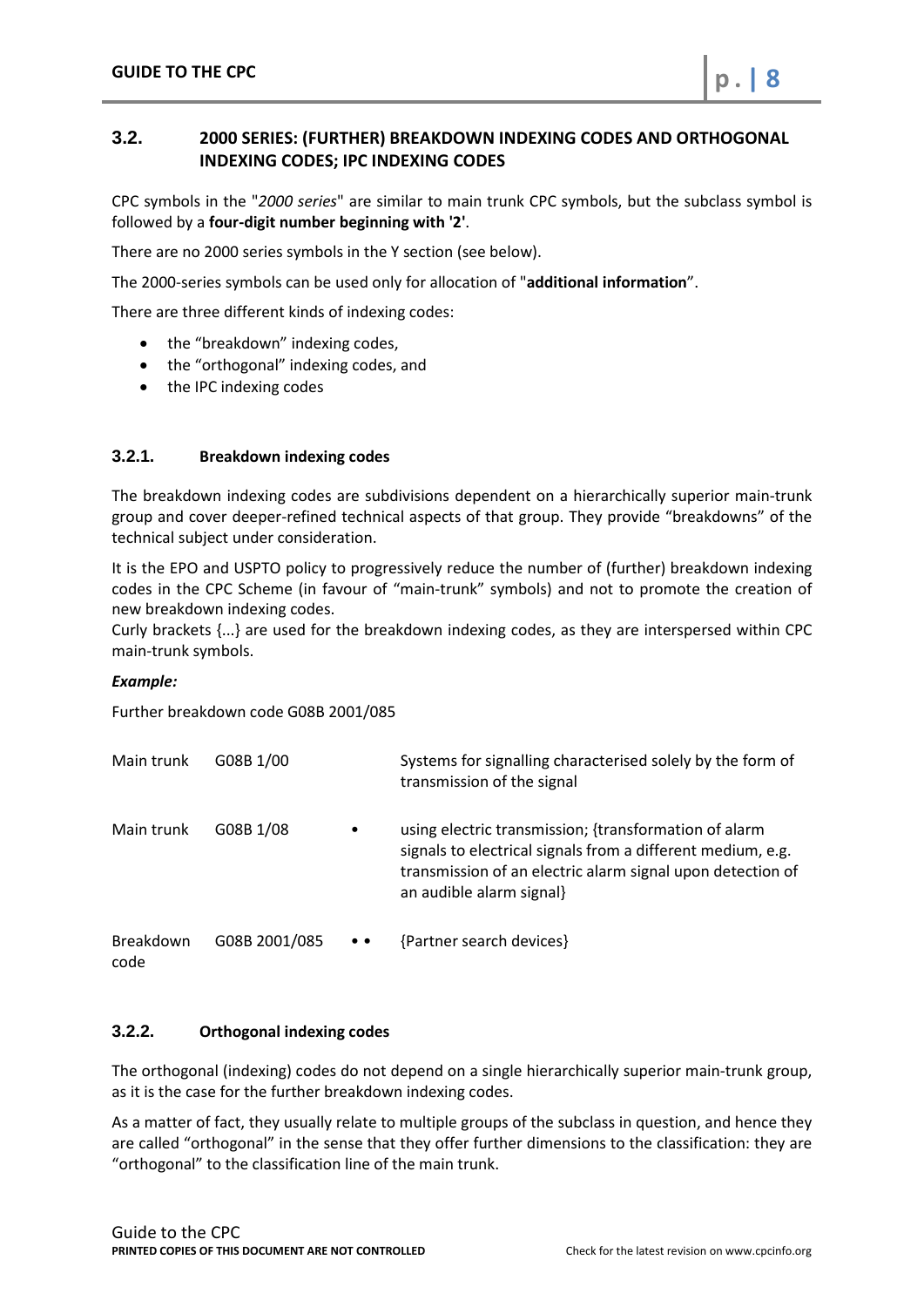Typically they link to a very "high" level classification place, e.g. subclass or main group.

New orthogonal indexing codes should be created only if the creation of new groups in the maintrunk is not feasible.

Curly brackets {...} are not used for the orthogonal indexing codes.

*Example:*

| Main trunk         | H05K 1/00         |                                                                                                                                                                                                                                                                                 |
|--------------------|-------------------|---------------------------------------------------------------------------------------------------------------------------------------------------------------------------------------------------------------------------------------------------------------------------------|
| Orthogonal<br>code | H05K 2201/00      | Indexing scheme relating to printed circuits covered by<br>H05K1/00                                                                                                                                                                                                             |
| Orthogonal<br>code | H05K 2201/01<br>٠ | <b>Dielectrics</b>                                                                                                                                                                                                                                                              |
| <b>Example:</b>    |                   |                                                                                                                                                                                                                                                                                 |
| Main trunk         | <b>F05</b>        | INDEXING SCHEMES RELATING TO ENGINES OR PUMPS<br>IN VARIOUS SUBCLASSES OF CLASSES F01-F04                                                                                                                                                                                       |
| Main trunk         | <b>F05B</b>       | INDEXING SCHEME RELATING TO MACHINES<br>OR.<br>ENGINES OTHER THAN NON-POSITIVE-DISPLACEMENT<br>MACHINES OR ENGINES, TO WIND MOTORS, TO NON-<br><b>POSITIVE</b><br>DISPLACEMENT<br>PUMPS,<br>TO<br>AND<br>PRODUCTS OF HIGH<br>GENERATING COMBUSTION<br>PRESSURE OR HIGH VELOCITY |
| Orthogonal<br>code | F05B 2200/00      | <b>Mathematical features</b>                                                                                                                                                                                                                                                    |
| Orthogonal<br>code | F05B 2200/10<br>٠ | <b>Basic functions</b>                                                                                                                                                                                                                                                          |

# <span id="page-8-0"></span>**3.2.3. IPC indexing codes**

IPC indexing schemes are also copied (if appropriate) into CPC.

For the sake of consistency with the numbering used for any CPC indexing code (2000+), IPC indexing codes carry a 2 in front of the original IPC number.

*Example:*

| IPC. | F21Y 101/00  | Point-like light sources |
|------|--------------|--------------------------|
| CPC. | F21Y 2101/00 | Point-like light sources |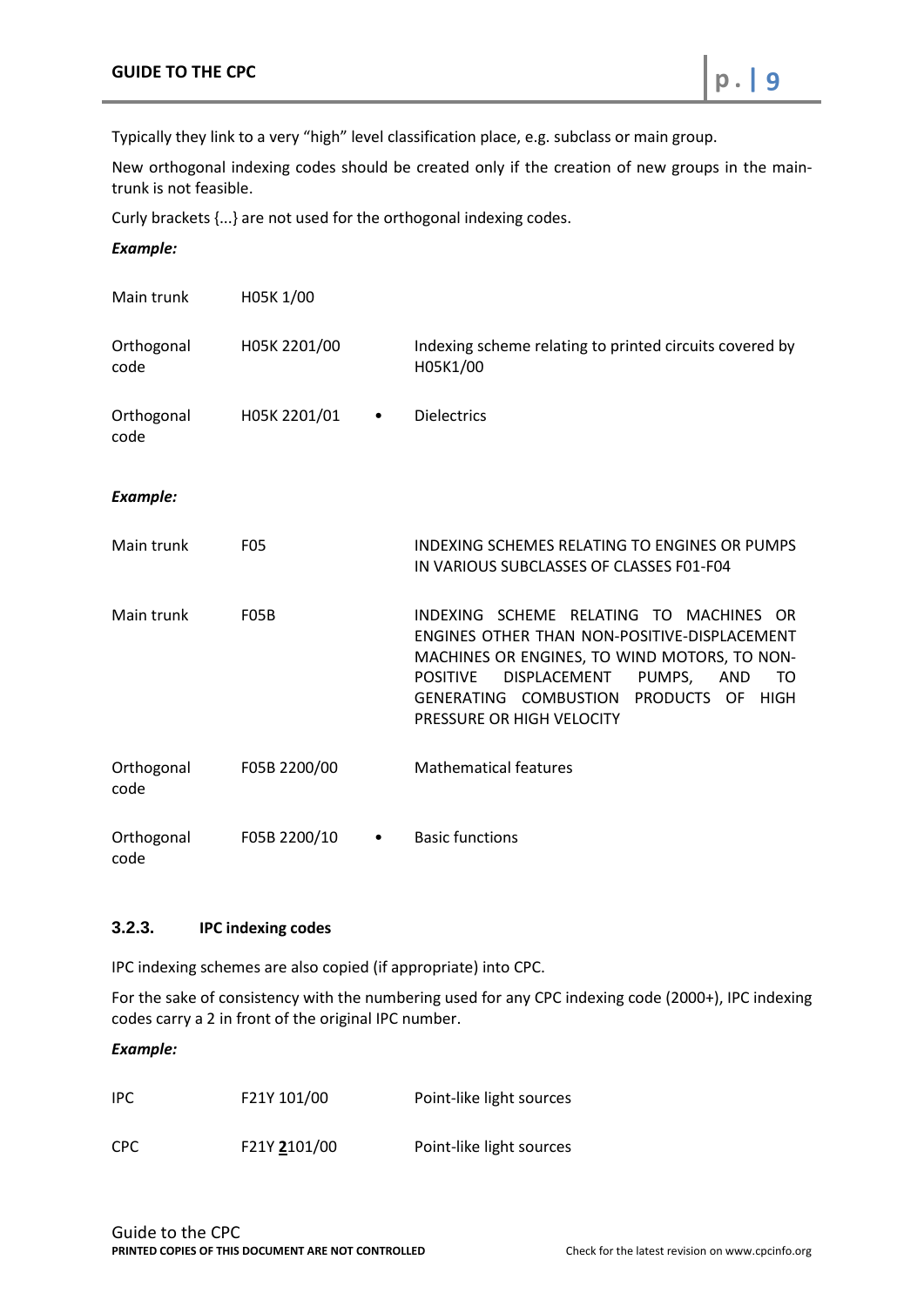# <span id="page-9-0"></span>**3.3. COMBINATION SETS (C-SETS) SYMBOLS**

The CPC allows allocation of a combination of symbols as a single classification, referred to as Combination Sets (C-Sets), in certain CPC subclasses. See Chapter 7 of this Guide for C-Sets classification.

## <span id="page-9-1"></span>**3.4. SECTION Y: GENERAL TAGGING; FORMER USPC CODES**

The IPC sections A to H are complemented by a CPC-specific section Y. This section includes the subclasses Y10S and Y10T which accommodate a number of former USPC subclasses, cross-reference art collections [XRAC], and Digests. Allocations were derived directly from existing USPC. No intellectual allocation is possible with Y10S and Y10T symbols. Y10T is meant as a temporary subclass and is planned to disappear in due time.

The other subclasses of the Y section cater for the "tagging" of emerging technologies, which span many sections of the IPC (cross-sectional).

By "tagging" is meant a process where relevant documents are captured automatically by search strategies (developed by EPO specialists) and given relevant symbols from the Y-section. Hence, there is no direct intellectual allocation in the Y-section. The only direct intellectual investment is in the intellectual allocation of CPC symbols in other areas of CPC and in the development and update of the search strategies, which are run periodically (almost on a monthly basis). Hence the allocation of Y symbols should not be done by the EPO classifiers during the normal process of classification.

In the Y-section curly brackets {...} are not used.

Y section symbols are allocated for **"additional information"** only**.**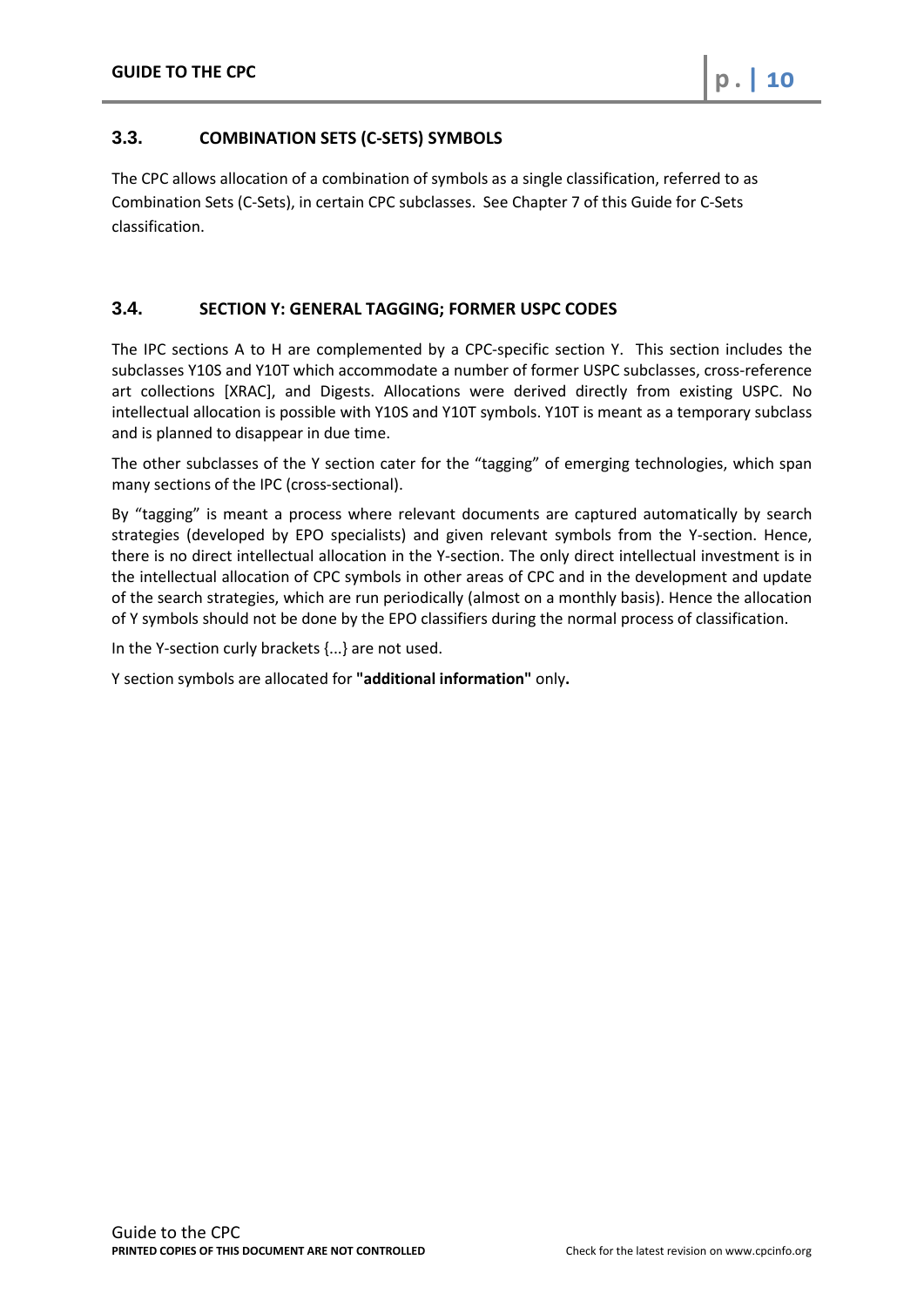# <span id="page-10-0"></span>**4. SPECIFICITIES OF THE CPC SCHEME**

## <span id="page-10-1"></span>**4.1. INDICATIONS OF CHANGES**

The date-stamp [YYYY-MM] is added to end of the titles of groups in order to indicate the year and month of introduction or scope change of a CPC group - note that editorial changes with no impact on the scope of the group are not date stamped.

#### *Example*

B41M 7/0063 --- {archival material, e.g. by de-acidifying} [2013-01]

# <span id="page-10-2"></span>**4.2. REFERENCES OR ADDITIONS TO IPC REFERENCES**

IPC references can be modified, and/or CPC references can be added to the original IPC titles.

As in the IPC, references are always put between round brackets, and references to groups in the same subclass should include the full subclass symbol.

The order for the types of references remains as in the IPC:

- I. precedence references, (i.e. of the type "(--- takes precedence");
- II. references within the same subclass;
- III. references to other subclasses.

Additionally, within each type I-III, references follow the alphanumerical order.

#### *Example:*

G02F 1/0147 . . based on thermo-optic effects (G02F1/132 takes precedence; tenebrescent compositions C09K9/00; radiation pyrometry G01J5/00; thermometers using change of colour or translucency G01K11/12)

Any CPC addition to a reference of an IPC title can have the effect of misaligning the IPC and CPC in that area.

These scope-affecting additions should only be used when there is no other possibility, e.g. creation of a CPC subgroup, to cover the subject matter in question.

The CPC text is always put between curly brackets { }.

| <b>Examples:</b> |                                                                                                                                                                                                                                                                      |
|------------------|----------------------------------------------------------------------------------------------------------------------------------------------------------------------------------------------------------------------------------------------------------------------|
| A01C 19/00       | Arrangements for driving working parts of fertilisers or seeders ((A01C 17/005 takes)<br>precedence) [2013-01]                                                                                                                                                       |
| A01D 7/00        | Rakes (mowers convertible to rakes or capable of raking A01D 42/02; mowers combined with<br>rakes A01D 43/02 ; haymakers, crop conditioners A01D 76/00 to A01D 84/00 ; { making rakes from<br>sheet metal B21D 53/68; making rakes by rolling B21H 7/08 }) [2013-01] |

References to the indexing codes of the 2000-series are not allowed, as indexing schemes are secondary to the CPC main trunk. Moreover, indexing codes are meant for classification of Additional Information only, which further removes the need for limiting references to the indexing codes.

The availability and intended usage of indexing codes in an area should be signalled by Notes and Definitions in that area.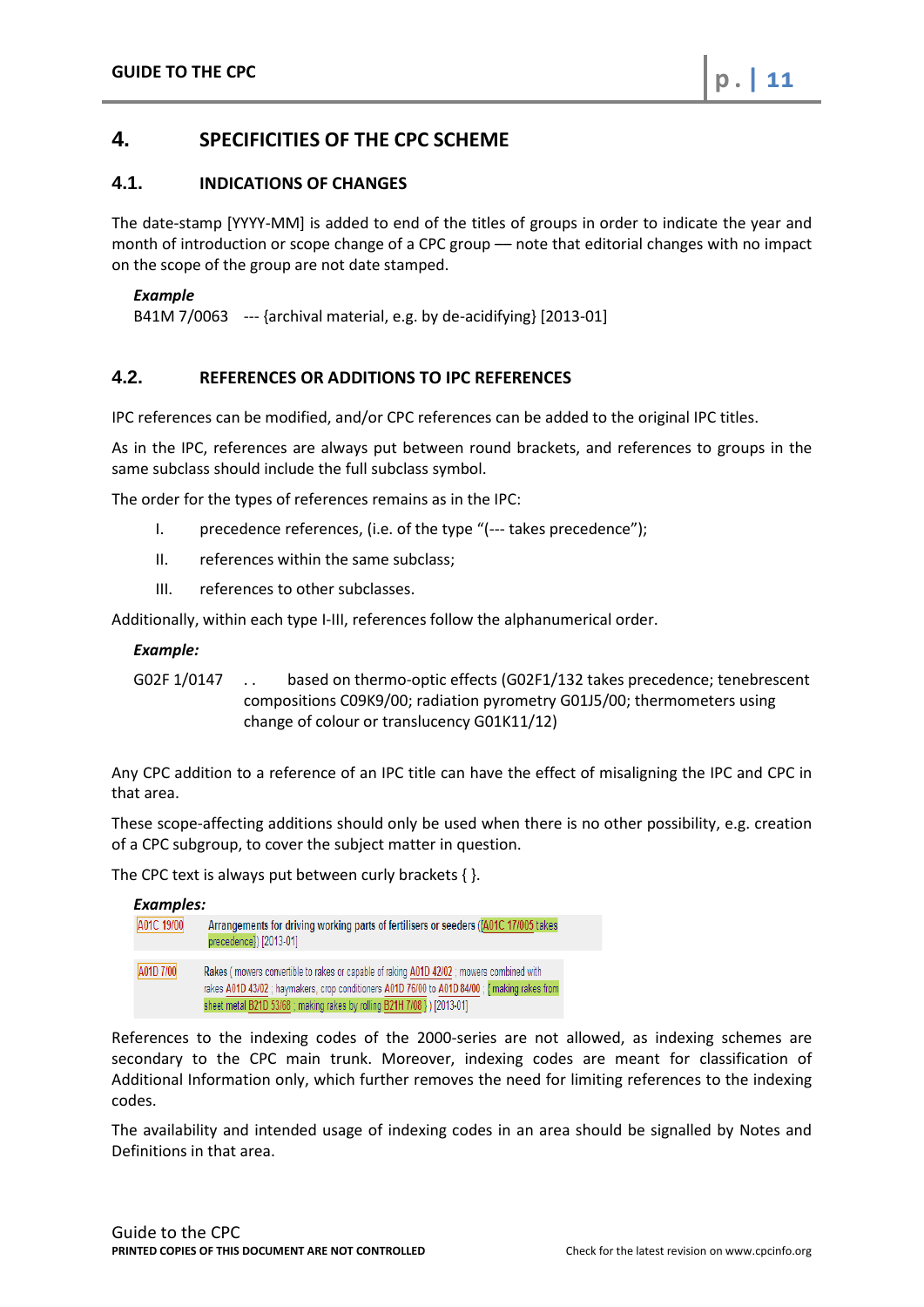# <span id="page-11-0"></span>**4.3. NOTES OR ADDITIONS TO IPC NOTES**

IPC Notes can be modified and/or CPC-specific Notes can be added into the original IPC text. As for the references, care should be taken not to misalign the coverage of the affected IPC and CPC groups.

The CPC text is always put between curly brackets { }.

## <span id="page-11-1"></span>**4.4. WARNINGS**

A warning is a piece of information specific to CPC, not available in the IPC.

Generally speaking, a warning is needed in CPC to draw the attention of the user to incompleteness or deviations from the standard practice.

There are a number of typical situations, which are listed below.

See Annex I for the standardized wording of Warnings and Notes in CPC.

#### <span id="page-11-2"></span>**4.4.1. Reclassification in progress**

Whenever a new group is introduced in CPC, while the corresponding reclassification work has not been completed, i.e. when reclassification is "in progress", a warning is needed to signal the "incompleteness" of the group in question and of its predecessor(s). The warning appears just below the group affected or, in case of a list of groups, under the hierarchically highest group of the list.

The warning shall be removed as soon as reclassification is completed.

Another typical situation is a group that is tobe deleted, and therefore is no longer used for the classification of front-file documents. This group is however still available for search, which means that there are still documents in the group that are being continuously reclassified.

Such a group is considered "frozen" (for classification). Also in this case a warning is needed to signal the "incompleteness" of the group.

The group, together with the warning, shall be removed as soon as reclassification is completed.

#### <span id="page-11-3"></span>**4.4.2. IPC groups not used in the CPC**

IPC groups should always be replicated in the CPC, as the IPC is the "backbone" of the CPC.

Yet in some exceptional cases, in the past (pre-CPC) age, "deviations from the IPC" were allowed in some areas.

The general policy of CPC is not to allow such deviations any longer. In addition, existing deviations should progressively, and insofar as possible, be eliminated, in order to progressively reduce the differences between the two systems.

When IPC groups are not used in the CPC, a warning is placed after the subclass title to inform the users of the deviation from the IPC practice, and to indicate where the corresponding subject matter is classified in CPC.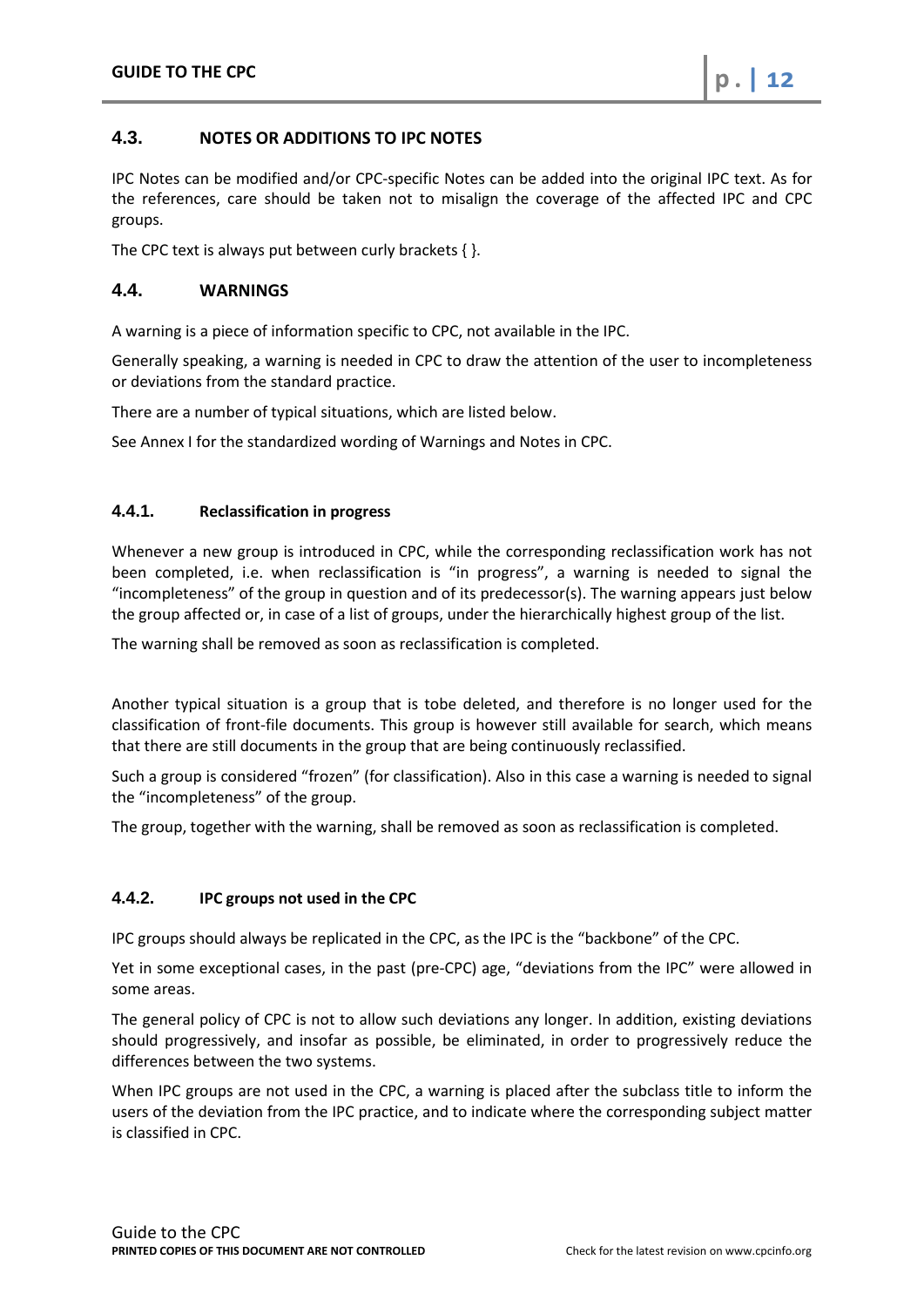# <span id="page-12-0"></span>**5. CPC CLASSIFICATION RULES**

As in the IPC, CPC symbols from the "main-trunk" of the Scheme are called "classification symbols".

CPC symbols from the 2000-series, as well as symbols from the Y-section, are called "indexing codes".

As in the IPC (see §§77-78 of the Guide to the IPC), "Invention information" is technical information in the total disclosure of a patent document (for example, description, drawings, claims) that represents an addition to the state of the art (i.e. all novel and unobvious subject matter specifically disclosed in a document).

Also, as in the IPC "Additional information" (Guide to the IPC, §§79-80) is non-trivial technical information which does not in itself represent an addition to the state of the art but might constitute useful information for the searcher.

Moreover, as in the IPC, "invention information" (Guide to the IPC, §116) is only represented by classification symbols, i.e. other than indexing codes.

Furthermore, as in the IPC, "additional information" (Guide to the IPC, §117) is represented by classification symbols, by indexing codes or by both. Classification symbols from any place in the scheme, together with any indexing codes associated with those symbols, may be used for indicating additional information.

It is important to note that, as in the IPC (Guide to the IPC, §§141-142), the CPC adopts the "common rule" of classification as the default classification rule in all CPC areas where priority classification rules (first place priority rule; last place priority rule) or special classification rules are not specified.

Furthermore, also as in the IPC (Guide to the IPC, §143), when classifying subject matter characterised by several aspects or when assigning additional classification symbols representing useful information for searching, principles of "multiple classification" (Guide to the IPC, §§102-106) apply.

# <span id="page-12-1"></span>**5.1. ALLOCATION OF CPC INDEXING CODES**

In the IPC, indexing codes may be applied (IPC Guide, §113) when it is desirable for search purposes to identify elements of information about a technical subject of the invention already classified as such.

In the CPC, it remains the practice to assign the indexing codes of the 2000-series, i.e. (further) breakdown and/or orthogonal indexing codes and/or IPC indexing codes, to identify further elements of information about a technical subject of the invention already classified as such by appropriate main-trunk classification symbols. In particular, allocation of the indexing codes can cater for a more accurate classification than the main-trunk symbols or can reflect another aspect of the inventive subject matter.

Application of CPC indexing codes can be either desirable only (as in the IPC) or obligatory, and the specifications as to the intended usage of the indexing codes (namely desirable vs. obligatory) should be found in the Definitions.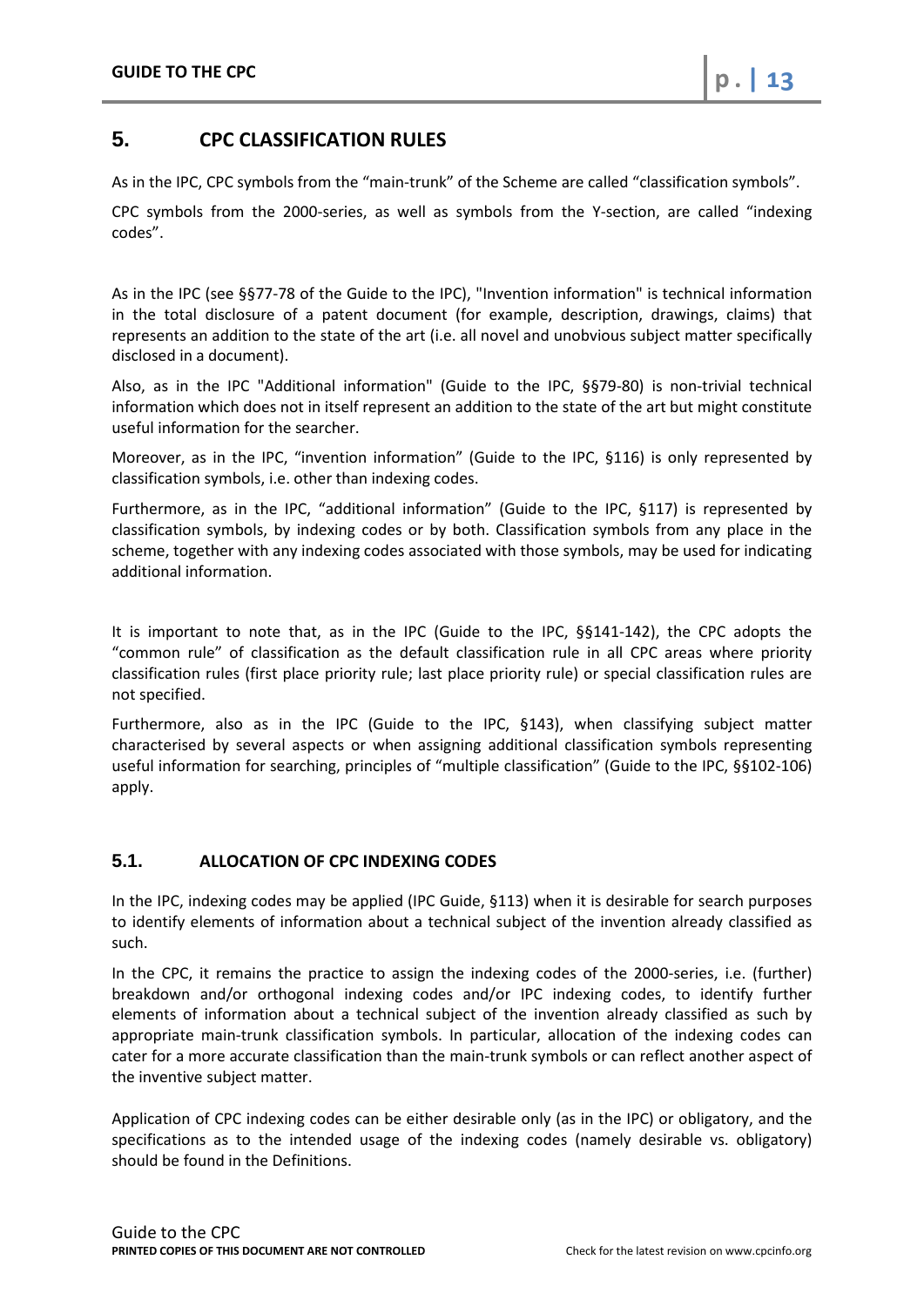In absence of information about the usage of indexing codes, it shall be deemed that their usage is desirable only.

The information value of applied indexing codes remains in any case of the type "additional information".

# <span id="page-13-0"></span>**5.2. ALLOCATION OF C-SETS**

See Chapter 7 of this Guide for terminology of C-Sets.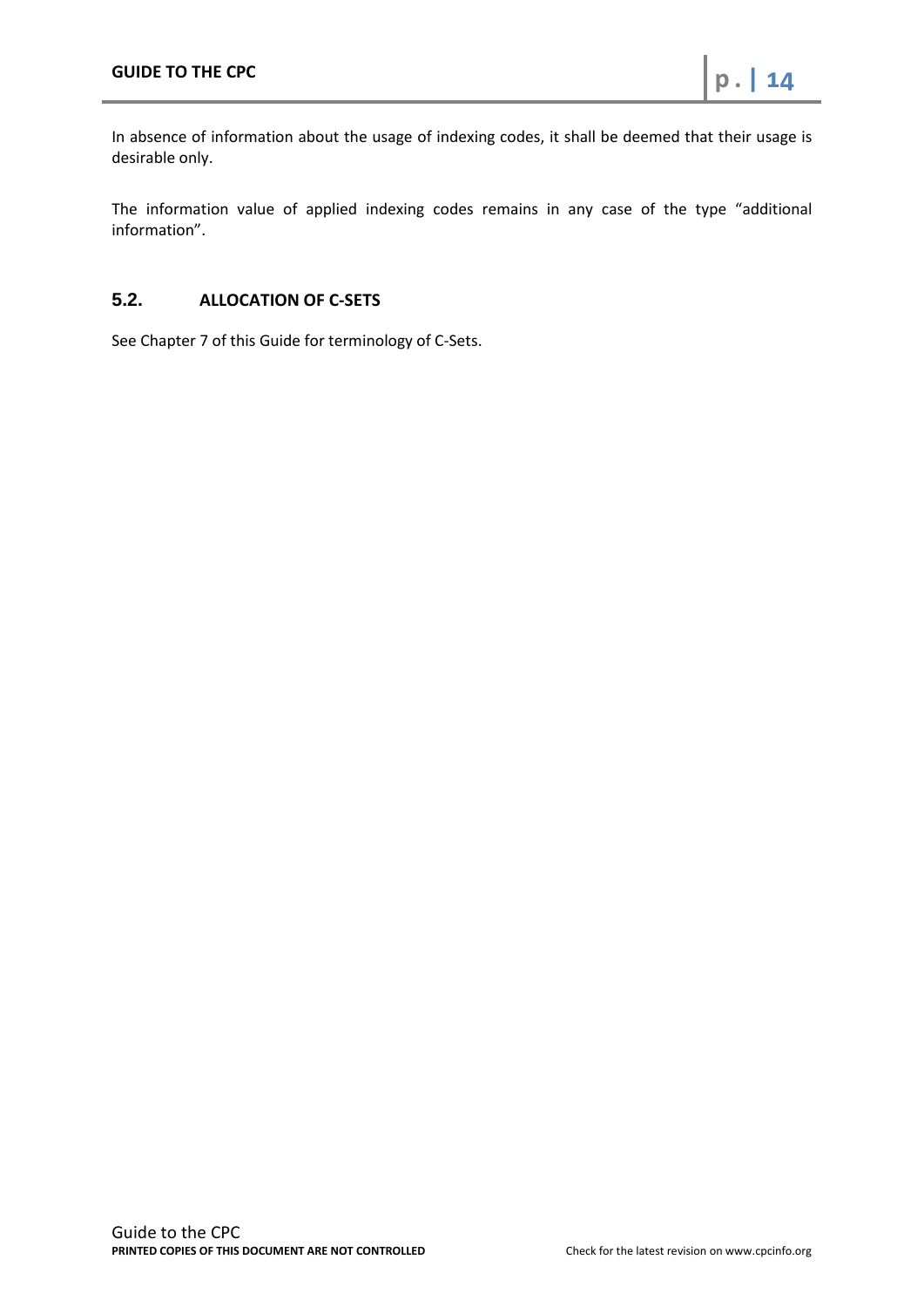# <span id="page-14-0"></span>**6. CPC DEFINITIONS**

The CPC Scheme is complemented by Definitions that form an integral part of the CPC system.

They provide complementary information and serve for the clarification of classification entries without changing their scope. Special rules of classification may be clarified in the CPC Definitions. CPC Definitions follow a similar structure to that of IPC Definitions, with nine headings:

- Definition statement
- Relationships with other classification places (*usually at subclass level*)
- Limiting references
- Application-oriented references
- References out of a residual place
- Informative references
- Special rules of classification (*within the place*)
- Glossary of terms
- Synonyms and Keywords

The official Definitions are available on the CPC website [\(www.cpcinfo.org\)](http://www.cpcinfo.org/) for each subclass (including all main groups and many subgroups).

They are also available at the EPO and USPTO sites.

For example, as far as the EPO is concerned, in Espacenet [\(http://worldwide.espacenet.com/\)](http://worldwide.espacenet.com/) they are displayed per subclass and main group or subgroup, when available.

Definitions are normally not used for indexing-only subclasses (e.g. A23V, F05B) and for the whole of section Y (e.g. Y04S, Y10S).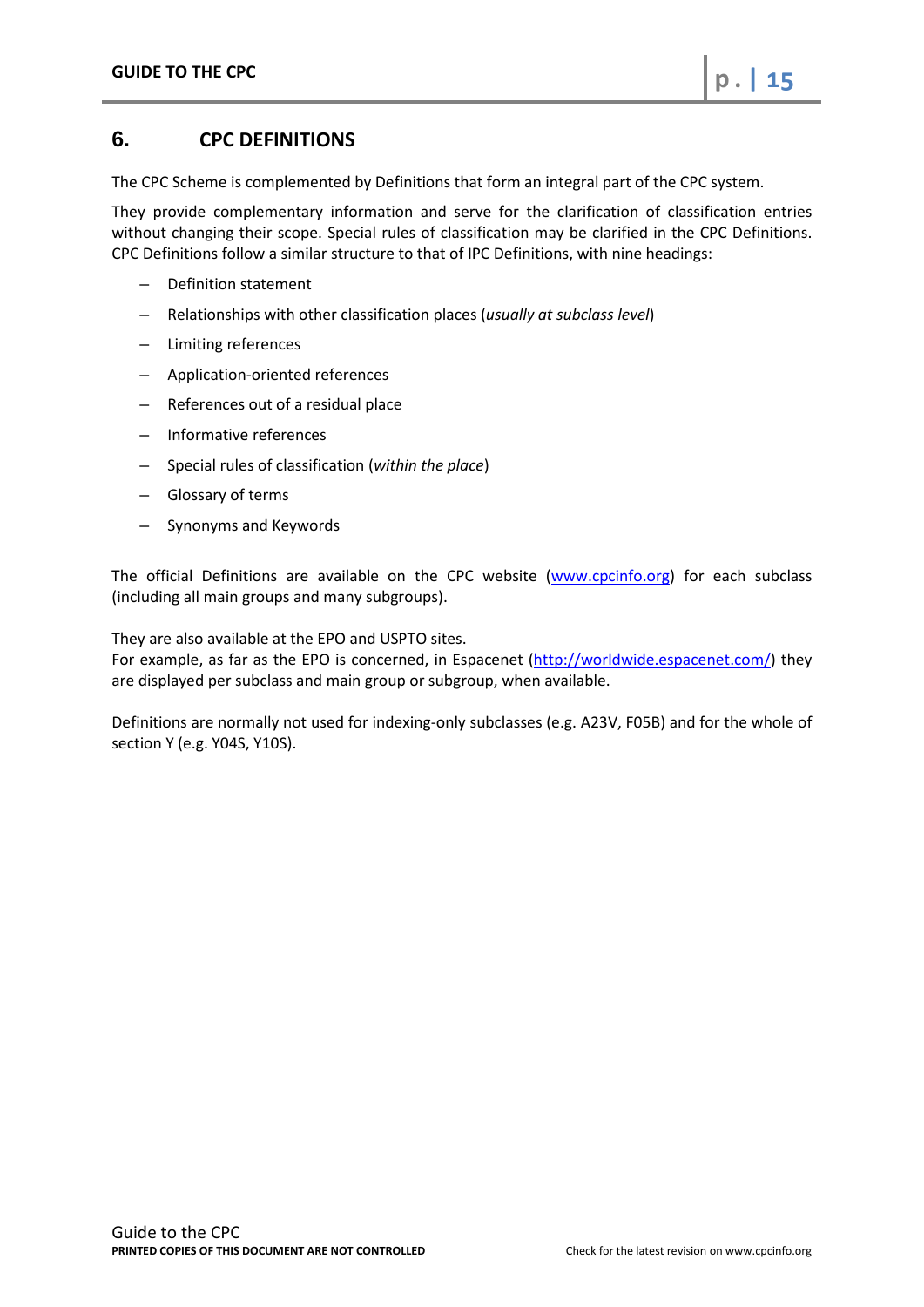# <span id="page-15-0"></span>**7. COMBINATION SETS (C-SETS) CLASSIFICATION**

C-Sets classification is a special classification technique, providing a mechanism for searching combined features that are otherwise not easy to find by single symbols, resulting in more precise and efficient retrieval of technical information from CPC.

# <span id="page-15-1"></span>**7.1. TERMINOLOGY OF C-SETS**

A C-Set comprises a group of at least two ranked valid CPC symbols (main-trunk symbols or indexing codes), separated by commas.

A C-Set brings together symbols from different groups within the same subclass or from different subclasses, in a certain order.

- The first symbol is designated as the "**base symbol**", and has the Rank 1 in the database.
- The second symbol is designated as the "**subsequent symbol**", and has the Rank 2 in the database.
- Any further symbol, if present, is also designated as "subsequent symbol", and has the Rank 3 or higher in the database.
- At the end of the C-Set, the **information value** (in the sense of Chapter 5 of this Guide).

Example of C-Sets presentation in patent documents and in the CPC database:

| C05C9/005, | C05D9/02,  | C05G3/0058, INV |             |
|------------|------------|-----------------|-------------|
| Base       | subsequent | subsequent      | information |
|            |            |                 | value       |
| rank 1     | rank 2     | rank 3          |             |

# <span id="page-15-2"></span>**7.2. SUBCLASSES AUTHORISED FOR C-SETS CLASSIFICATION**

To ensure classification accuracy and consistency, C-Sets classification is authorised only in a limited number of CPC subclasses. The table in Annex III lists those subclasses authorised for C-Sets allocation. As shown in the Table, not all groups within the authorized subclasses are allowed for C-Sets allocation.

Example

In subclass C07C it is not allowed to allocate a C-Set with a base symbol in group C07C9/00. It is also not allowed to allocate a C-Set with a subsequent symbol in group C07C1/00.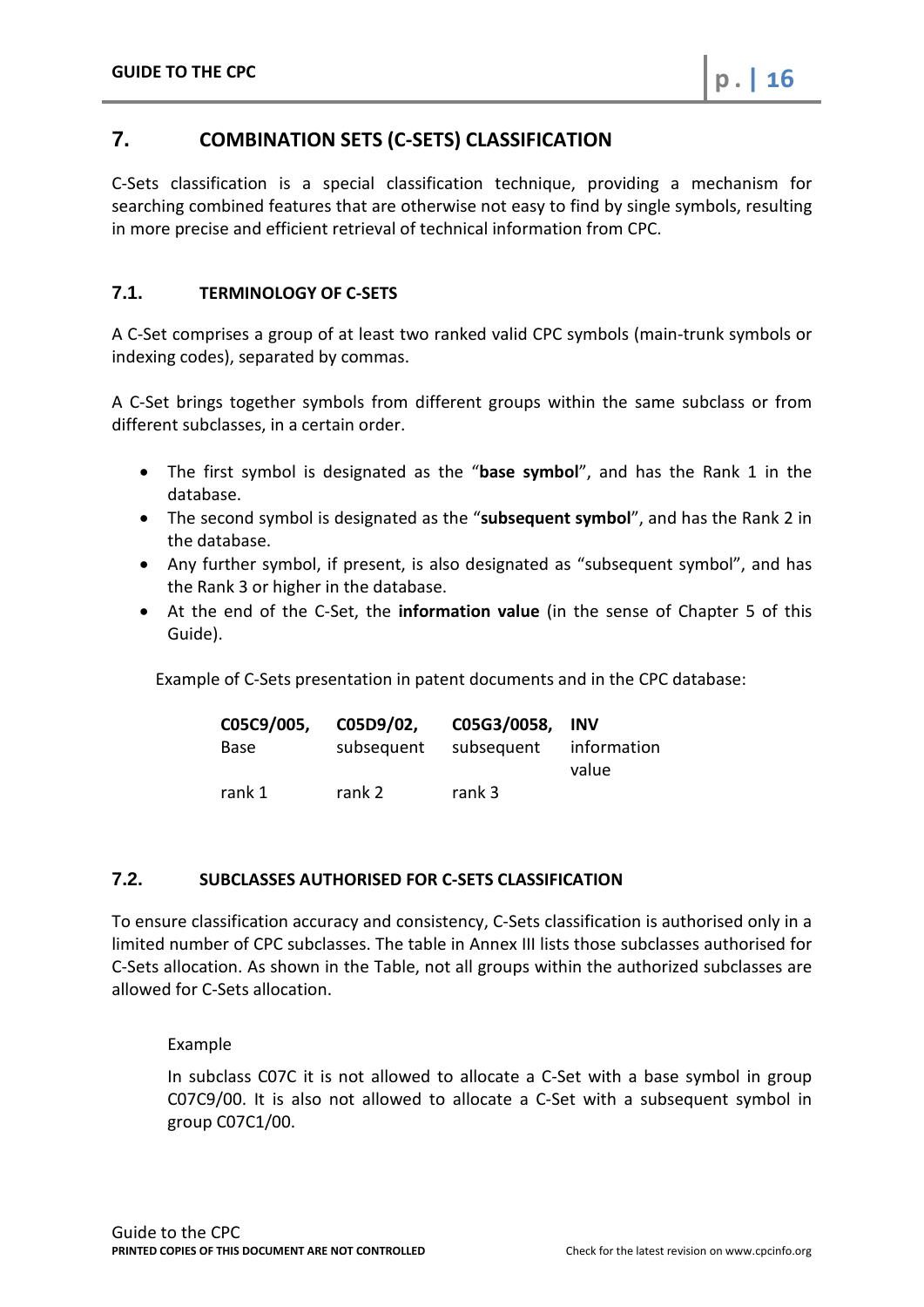Furthermore, the table in Annex IV lists those orthogonal indexing codes that are used only as subsequent symbols in C-Sets, but should not be allocated as CPC single symbols.

Symbols of section Y shall never be used in C-Sets.

# <span id="page-16-0"></span>**7.3. ALLOCATION OF C-SETS**

## <span id="page-16-1"></span>**7.3.1. Information value of the allocation**

Each CPC allocation carries an "information value", in the sense of Chapter 5 of this Guide. It applies to C-Sets as well.

In each C-Set, the **base symbol** determines the information value as a whole.

Hence, if the **base symbol** is a main trunk symbol, then the information value of the C-Set can be INV or ADD. If the **base symbol** is an indexing code, then the information value of the C-Set can only be ADD.

Examples

- 1. G01N30/64, G01N30/70 INV or ADD
- 2. G01N30/64, G01N2030/8881 INV or ADD
- 3. G01N2030/025, G01N30/70 ADD

Notes:

- In Example 1, since the **base symbol** is from the main trunk, the information value of the C-Set can be either INV or ADD (depending on the contribution to the prior art).
- In Example 2, a breakdown indexing code, G01N2030/8881, is listed among the C-Set symbols as a subsequent symbol. The information value of the C-Set can be either INV or ADD, because the **base symbol** is from the main trunk.
- In Example 3, since the **base symbol** is an indexing code, the information value of the C-Set can only be ADD (even if the subsequent symbol G01N30/70 belongs to the main trunk).

# <span id="page-16-2"></span>**7.3.2. Allocation of C-Sets to a document**

Application of C-Sets is obligatory in the subclasses authorised for C-Sets if it is applicable to the document.

By default, when allocating a C-Set, the base symbol is also allocated as a single symbol having the same information value (INV or ADD)

While C-Sets classification is used for classifying some combined technical features, CPC single symbols may be allocated in conjunction with the C-Sets in order to classify any other technical information of interest. The classification picture for a patent family will consist of as many C-Sets as needed to classify all relevant technical features, in addition to single CPC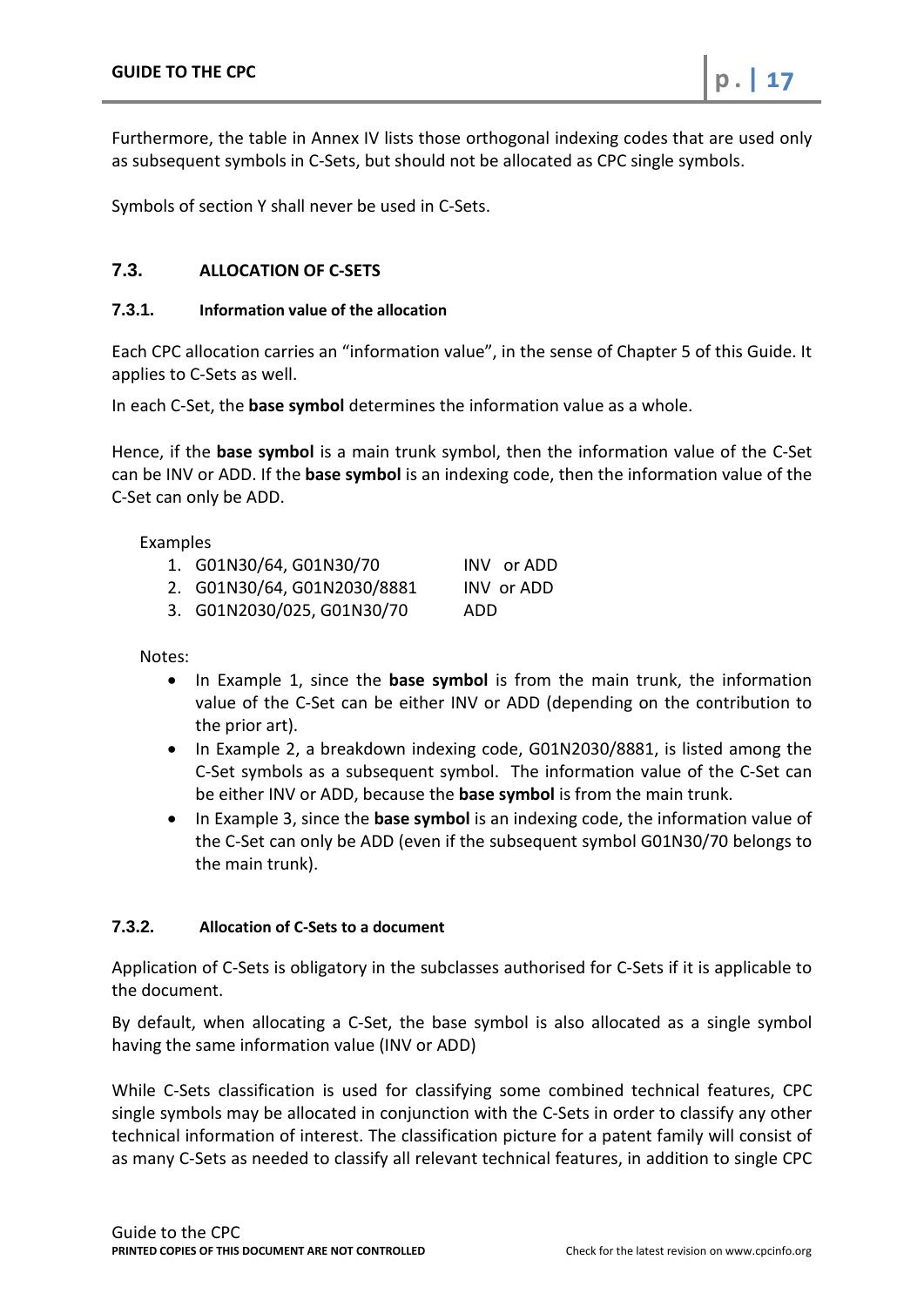allocations, either INV-type or ADD-type, as specified in the appropriate classification definitions, in order to classify any technical information of interest.

Selection of CPC symbols that are to be incorporated into a C-Set should follow CPC scheme and definitions. The specific C-Sets rule is placed in the section labelled "Special rules of classification" in the definitions (see sections 7.3.3 and 7.4 of this Guide). It's very important to select the base and subsequent symbols from the allowed groups as indicated in the specific C-Sets rules in the definitions. When selecting the base and subsequent symbols for a C-set construction, applicable limiting and/or precedence references should be taken into consideration.

It should also be noted in the definitions that some orthogonal indexing codes that are used only as subsequent symbols in C-Sets, but should not be allocated as CPC single symbols.

Example A01N2300/00 is used in a C-Set only, but not allowed to be allocated as a single symbol.

# <span id="page-17-0"></span>**7.3.3. C-Sets syntax rules**

Since C-Sets rules are customarily specific to the different technical areas, they vary greatly due to different technical features. In certain areas, for example, duplicate symbols are allowed in a C-Set, e.g. to reflect the multiple occurrences of a process step corresponding to the repeated CPC symbol. In other areas, the C-Sets should have exactly one subsequent symbol, e.g. for indicating the combination of a process with a product.

The CPC Definitions provide the C-Sets syntax rules, which are detailed instructions for how to construct C-Sets in the specific technical areas, e.g. to specify the number of symbols in a C-Set; whether duplicate symbols and breakdown codes are allowed or not; the relevance of the order in the string of symbols; and any other special rule relevant for the C-Sets in question.

# <span id="page-17-1"></span>**7.3.4. Characteristics of C-Sets**

C-Sets rules are customarily specific in each technical field and are used for classifying combined technical features that cannot be adequately covered by the allocation of a single symbol.

# Examples

The C-Set (A, B) may denote a specific mixture of chemical compounds A and B. The C-Set (A, B) can also denote a chemical compound A and its specific process of making B.

C-Sets can also define the relationship of related technical features.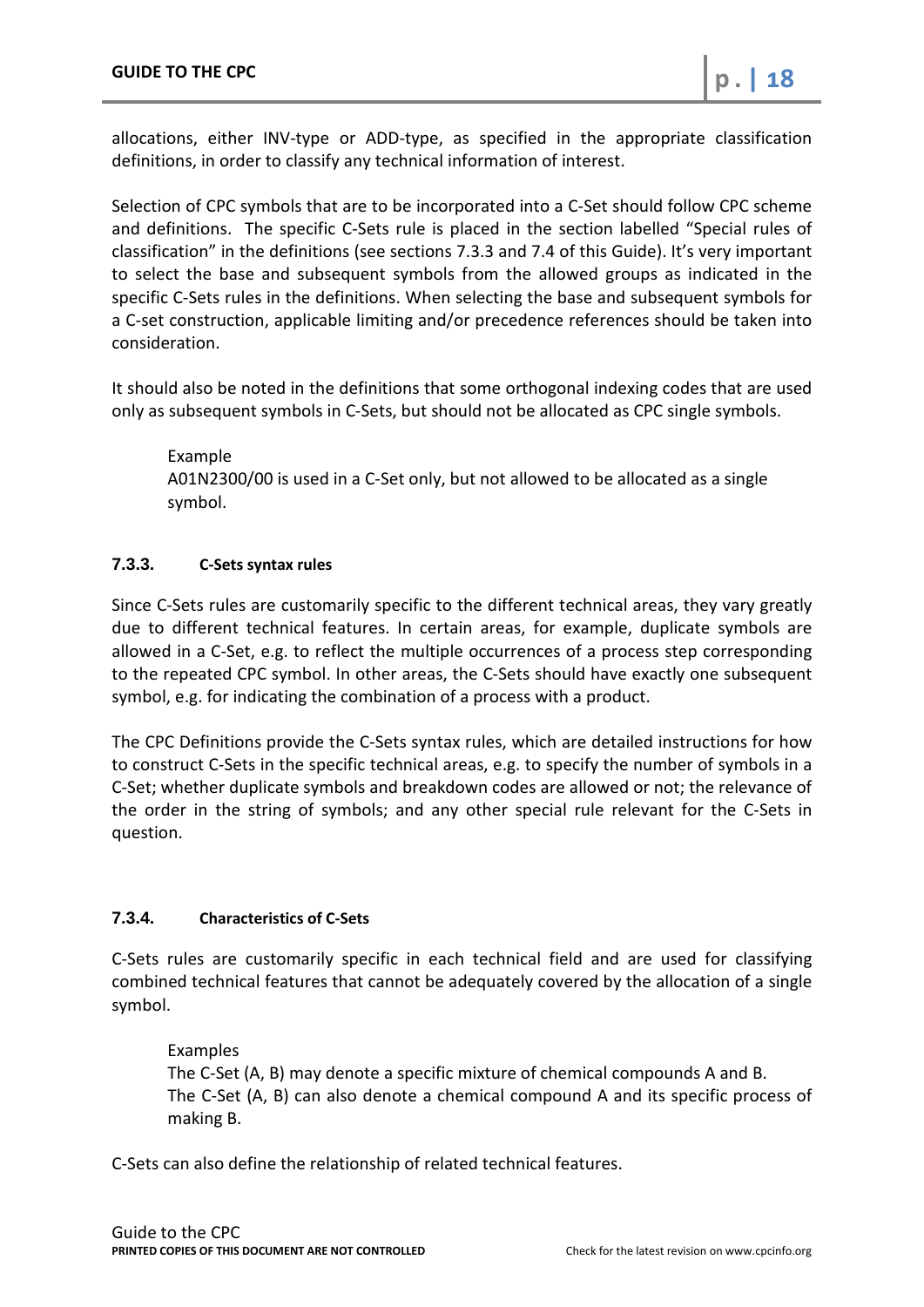## Example

The C-Set (S1, S2, S3), displaying a specific order of symbols, may denote a specific order or sequence of operations S1, S2, S3 in a multi-step process.

In certain areas duplicate symbols are allowed in a C-Set, e.g. to reflect the multiple occurrences of a process step corresponding to the repeated CPC symbol.

In other areas, the C-Sets should have exactly one subsequent symbol, e.g. for indicating the combination of a process with a product.

In yet other areas, the C-Sets may have more than one subsequent symbol. In these areas, the order of the symbols may disclose a technical relevance (e.g. B22F2998/10: specific ordered sequence of operations in a multi-step process), or the symbols may be arranged in alphanumerical order (e.g. class C05: specific mixture of compounds in fertilisers.

There may be also special rules related to the information value carried by the C-Set (INV or ADD in the sense of section 7.3.1 above).

A last but important remark is that a CPC patent family may have as many C-Sets as needed to classify all relevant technical features. In addition, further CPC single symbols may be allocated in conjunction with the C-Sets in order to classify any features of interest.

# <span id="page-18-0"></span>**7.4. GUIDANCE ABOUT C-SETS INFORMATION IN SCHEME AND DEFINITIONS**

Instructions about the C-Sets construction and syntax are presented in a standard format in all C-Sets authorised subclasses (see section 7.2 above; see Annexes III and IV for C-Sets authorised subclasses).

As a general guidance, the specific C-Sets rule is located at only one place of the base symbol in the definitions. The placement of the specific C-Sets rule follows the CPC scheme hierarchy. If the C-Sets rule is applicable to all groups of a subclass, it is located at the subclass level only. If the same C-Sets rule is applicable to multiple groups or subgroups within the same subclass, the C-Sets rule is placed at the highest group or subgroup of the multiple groups. A reference usually is placed in the lower groups, indicating the location of the C-sets rule

With respect to the presentation of C-Sets information in the CPC, first, in the Scheme, a Note at the subclass level states the use of C-Sets in the subclass, and also refers to the Definitions for the detailed C-Sets rules. As further notification, a similar Note may be also placed at the specific group level where C-Sets are applied.

Secondly, in the Definitions, specific guidance about the intended usage and syntax of C-Sets is detailed in the section "Special rules of classification".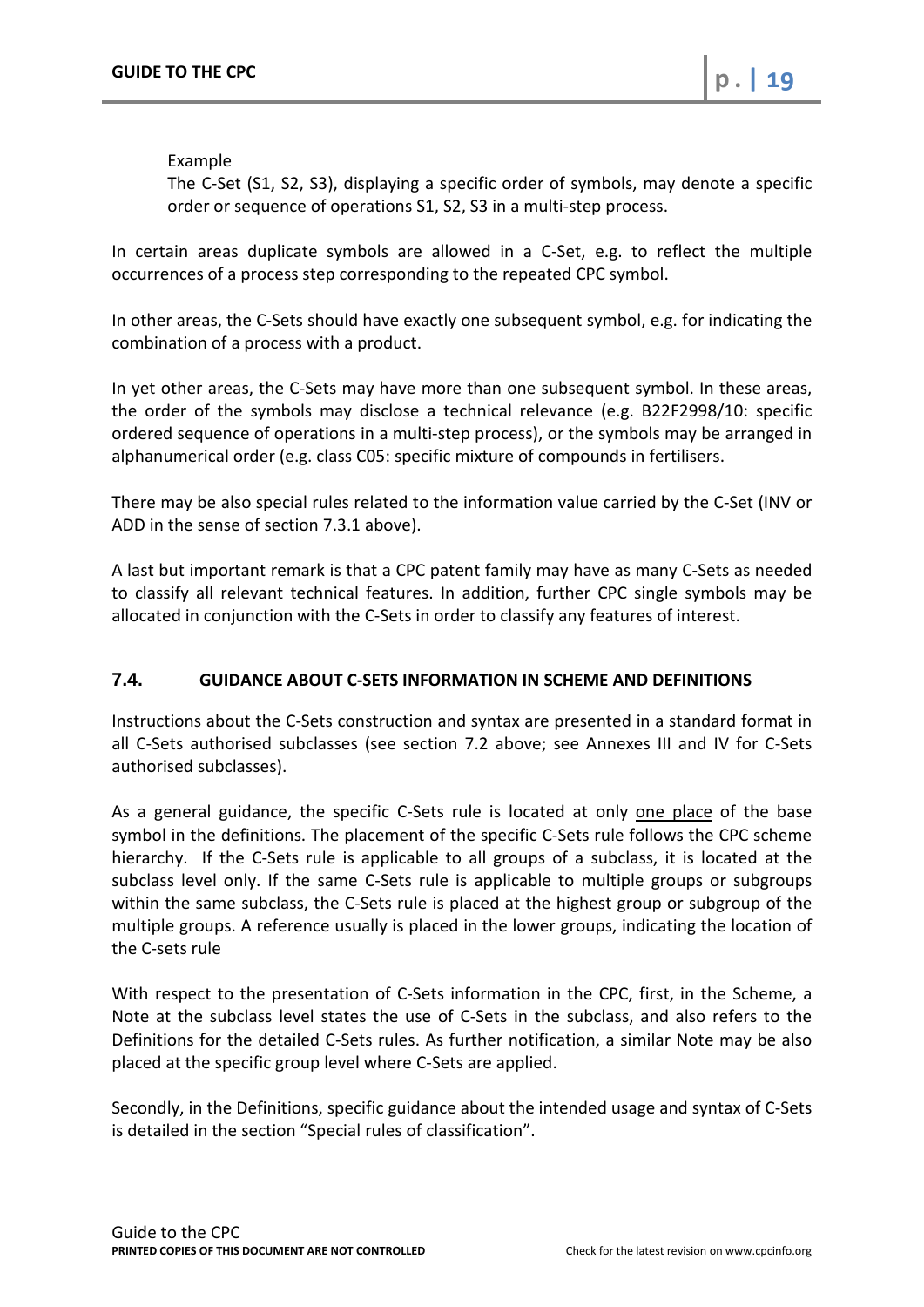At subclass level, a table indicates the pertinent types of C-Sets using symbols of the subclass as base and/or subsequent, and the place where the corresponding C-Sets rule can be found.

Example: summary of all C-Sets in subclass C12Q

| Base Symbols        | Subsequent Symbols                                             | C-Sets Rules                       |
|---------------------|----------------------------------------------------------------|------------------------------------|
| $CO1/68-C12Q1/6874$ | C12Q2500/00-C12Q2565/634                                       | C <sub>12</sub> Q <sub>1</sub> /68 |
| CO1/6897, C12Q1/70  |                                                                |                                    |
|                     | $\vert$ C12N15/10-C12N15/1096 $\vert$ C12Q2500/00-C12Q2565/634 | C12N15/10                          |

As shown in the above table, there are two types of C-Sets in C12Q.

In the first type, both base symbols and subsequent symbols are from C12Q and the C-Sets construction is explained in the "Special rules" of C12Q1/68.

In the second type, the base symbols are from C12N, while the subsequent symbols are from C12Q and the C-Sets rules are in the "Special rules" of C12N15/10.

Finally, at the subclass, group or subgroup level, the specific C-Sets rules describe the detailed information about the C-Sets construction and the associated syntax.

C-Sets rules are presented with the following three subheadings under the heading Special rules of classification:

- C-Sets statement
- C-Sets syntax rules
- C-Sets examples

The **C-Sets statement** indicates which technical features are classified in the base and subsequent symbols of the C-Sets.

The **C-Sets syntax rules** specify the number of symbols in a C-Set; whether duplicate symbols and breakdown codes are allowed or not; the relevance of the order in the string of symbols; and any other special rule relevant for the C-Sets in question.

The **C-Sets examples** illustrate how the combinations of features are classified in the C-Sets.

The standardised wording to be used in Scheme Notes and Definitions is available in Annex V.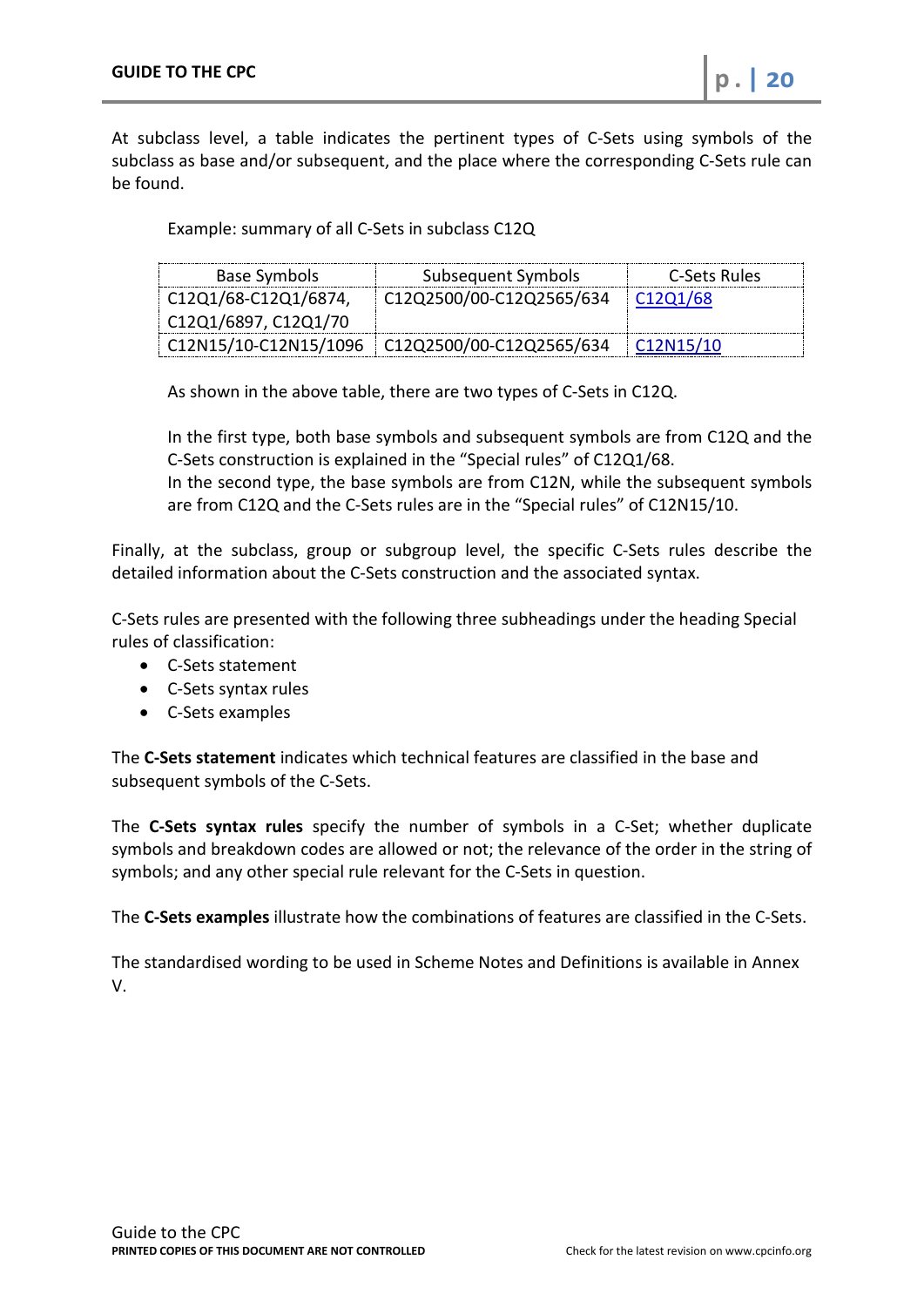# <span id="page-20-0"></span>**8. CONCORDANCE LIST BETWEEN CPC AND IPC SYMBOLS**

A CPC to IPC concordance list (CICL) is available in XML, PDF and TXT formats on the CPC website:

<http://www.cpcinfo.org/cpcConcordances.html>

The list offers the concordance between the current CPC version (e.g. 2016.11) and the current IPC one (e.g. 2016.01).

In the CICL, CPC symbols of section Y and "orthogonal indexing codes" (2200+) do not have any corresponding IPC symbol. Therefore they are marked with "CPCONLY" in the IPC column of the table.

On the other hand, a further breakdown indexing code maps to the same IPC symbol as the hierarchically superior main-trunk symbol on which it depends.

#### *Example:*

| <b>CPC</b>     | <b>IPC</b>     |
|----------------|----------------|
| G06K 9/685     | G06K 9/68      |
| G06K 9/6857    | G06K 9/68      |
| G06K 2009/6864 | G06K 9/68      |
| G06K 2009/6871 | G06K 9/68      |
| G06K 9/6878    | G06K 9/68      |
| G06K 2207/00   | <b>CPCONLY</b> |

The CICL is revised whenever the CPC changes (left column) or the IPC changes (right column).

It is to be noted that the IPC concordant to a particular CPC symbol is available as a property of the CPC symbol in the XML version of the CPC scheme.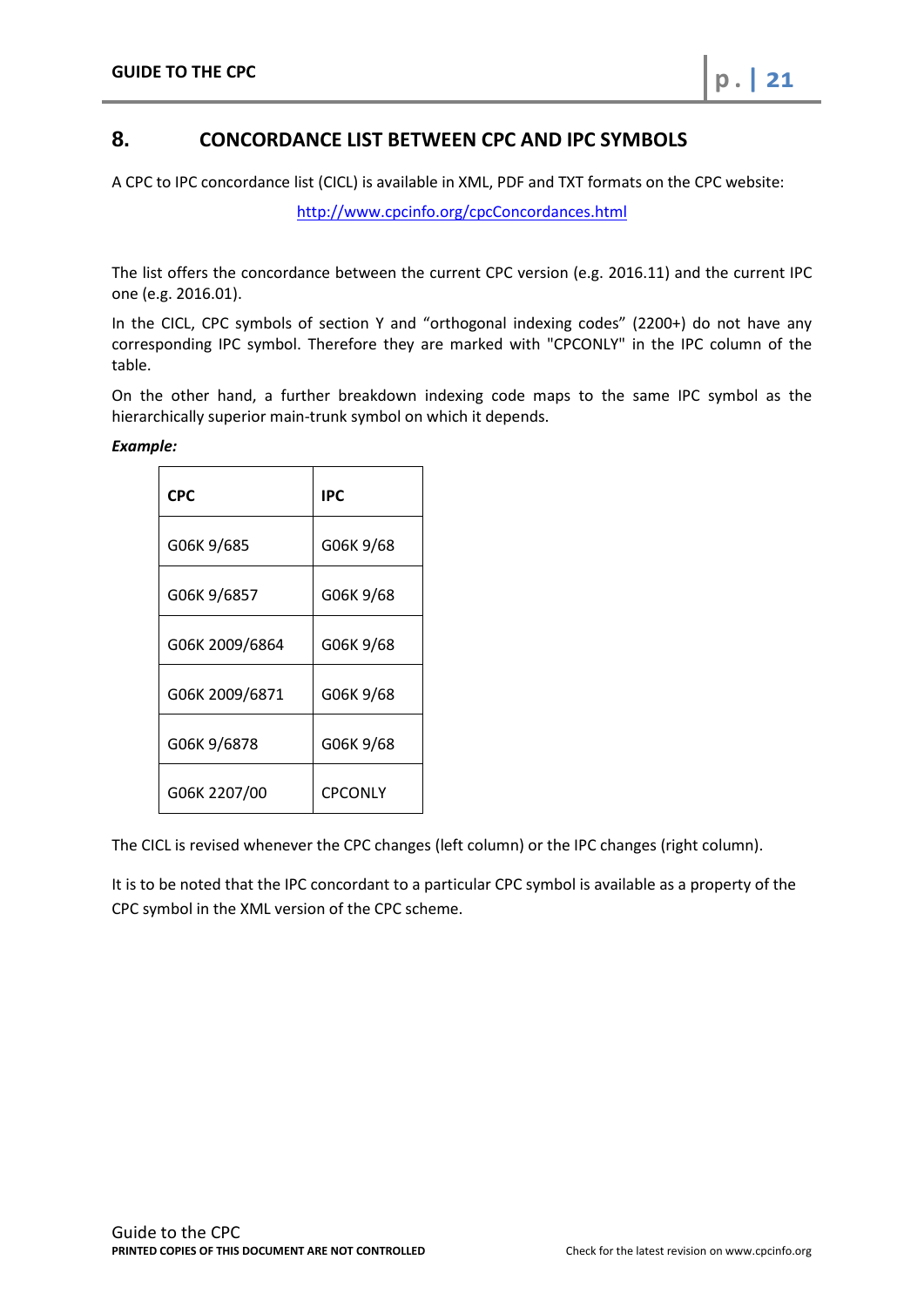# <span id="page-21-0"></span>**9. COVERAGE OF THE CPC SYSTEMATICALLY CLASSIFIED DOCUMENTATION**

The coverage of the "CPC systematically classified documentation**"** is available on the CPC website, under "Publications":

<http://www.cooperativepatentclassification.org/publications.html>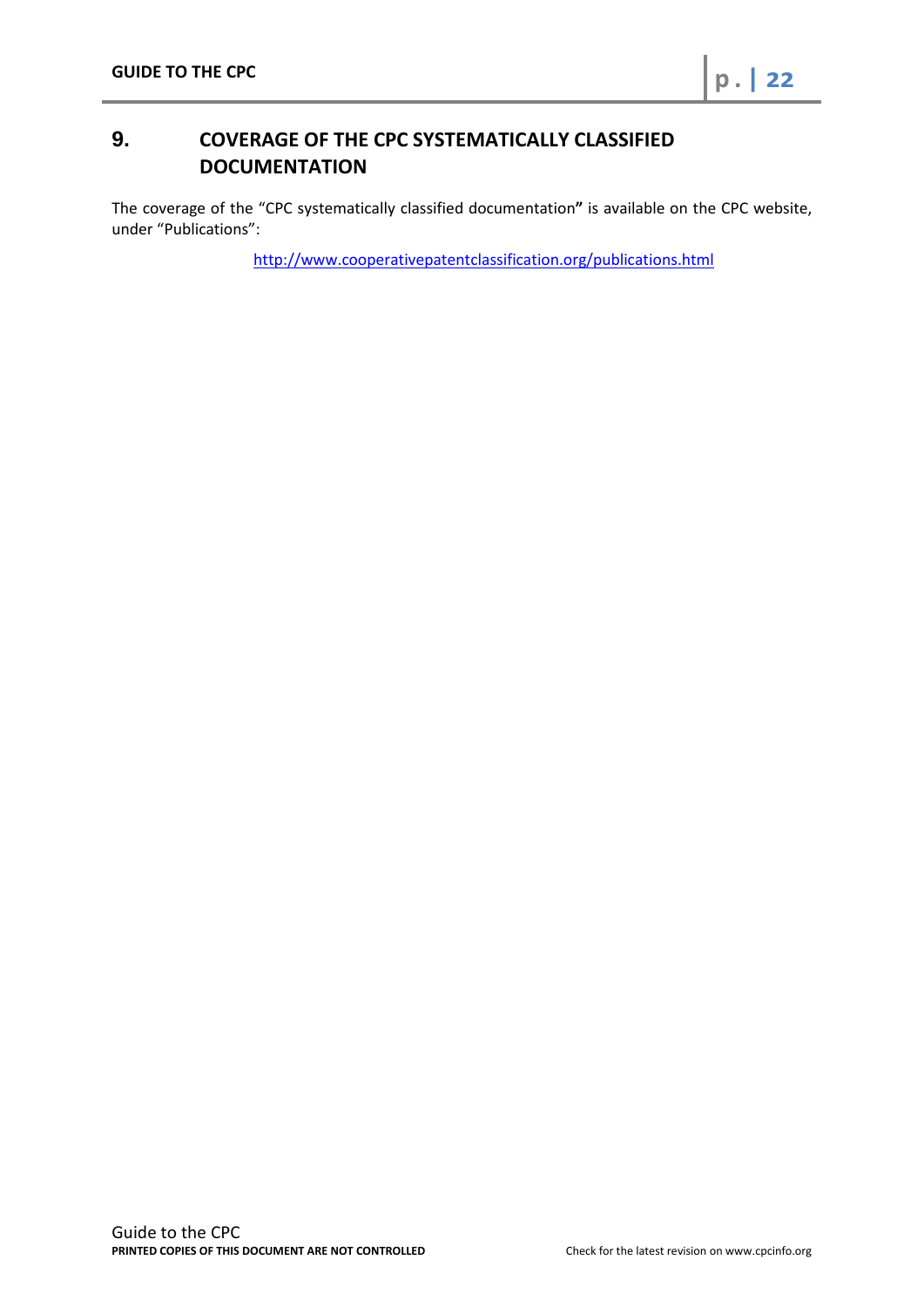# <span id="page-22-0"></span>**ANNEX I. STANDARDIZED WORDINGS FOR WARNINGS IN CPC**

## **A. Warnings for ongoing reclassification in an area**

#### **1. Warnings at "source" groups**

These warnings should be located in the scheme at "source" groups XX-XX, at the hierarchically most relevant place - e.g. after the head-group when a number of subgroups is impacted, or after the main-group or even after the subclass when many groups are impacted:

## **F group(s) XX-XX (source)**

Group(s) XX-XX is/are no longer used for the classification of documents as of Month Day, Year (e.g. August 1, 2013). The content of this/these group(s) is being reclassified into group(s) YY-YY. Group(s) XX-XX and YY-YY should be considered in order to perform a complete search.

## **C or Q group(s) XX-XX (source)**

Group(s) XX-XX is/are impacted by reclassification into group(s) YY-YY. Group(s) XX-XX and YY-YY should be considered in order to perform a complete search.

Warnings at F groups do not require project coordinators to fill out the corresponding date: this date will be populated automatically by the Publications Team based on the scheduled publication date of the project.

To condense the warning language for F, C and Q groups in cases where there are a large number of groups involved in the reclassification, the last sentence "Group(s) XX-XX and YY-YY should be considered in order to perform a complete search" in the above F and C group warnings may be substituted with the following:

All groups listed in this Warning should be considered in order to perform a complete search.

# **2. Warnings at "destination" groups**

These warnings should be located in the scheme at "destination" groups YY-YY, at the hierarchically most relevant place - e.g. after the head-group when a number of subgroups is impacted, or after the main-group or even after the subclass when many groups are impacted:

#### **N or E group(s) YY-YY (destination)**

Group(s) YY-YY is/are incomplete pending reclassification of documents from group(s) XX-XX. Group(s) XX-XX and YY-YY should be considered in order to perform a complete search.

Classification symbols XX-XX and YY-YY should be indicated in full, i.e.: Subclass/group-Subclass/group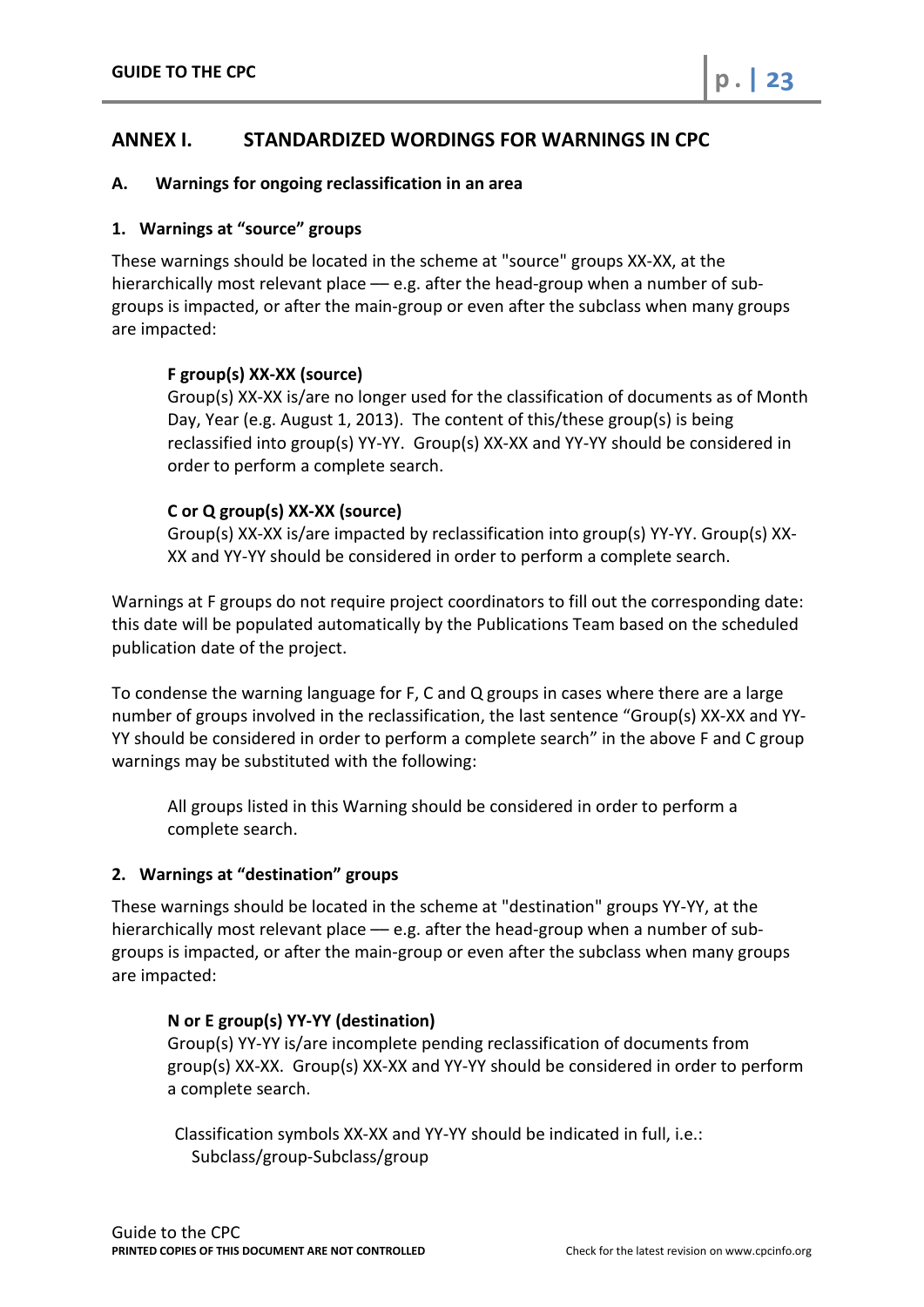Warnings at E groups should only be used if reclassification of documents into E groups is ongoing.

# **3. Combined ("source" and "destination") warnings**

These warnings should be located in the scheme at groups XX-XX that are at the same time both a "destination" and a "source", at the hierarchically most relevant place –– e.g. after the head-group when a number of sub-groups is impacted, or after the main-group or even after the subclass title when many groups are impacted:

# **C or Q group(s**)

Text in scheme for YY-YY (destination) and XX-XX (source) subgroup:

Group YY is incomplete pending reclassification of documents from group(s) XX-XX. Group YY is also impacted by reclassification into group(s) ZZ-ZZ. Group(s) XX-XX, YY, and ZZ-ZZ should be considered in order to perform a complete search.

Note: YY is a source/destination group. YY can be a C-group or a Q-group receiving documents reclassified from F or C groups, and also is reclassified into other group(s) or range of groups.

This type of warning is used only if necessary, in **rare cases**.

For example (bold font added only to highlight relevant items):

# **Scheme:**

| Type*    | Symbol      | <b>Indent Level</b><br>Number of | <b>Title</b><br>(new or modified)       | Transferred to <sup>#</sup> |
|----------|-------------|----------------------------------|-----------------------------------------|-----------------------------|
|          |             | dots (e.g. 0, 1,                 | "CPC only" text should normally be      |                             |
|          |             | 2)                               | enclosed in {curly brackets}**          |                             |
| C        | H01M 8/0258 | 3                                | characterised by the configuration of   | H01M8/0258                  |
|          |             |                                  | channels, e.g. by the flow field of the | H01M8/2483                  |
|          |             |                                  | reactant or coolant                     |                             |
| $\cdots$ |             |                                  |                                         |                             |
| C        | H01M 8/0267 | 3                                | having heating or cooling means, e.g.   | H01M8/0267                  |
|          |             |                                  | heaters or coolant flow channels        | H01M8/0258                  |
|          |             |                                  |                                         | H01M8/026                   |
|          |             |                                  |                                         | H01M8/0263                  |
|          |             |                                  |                                         | H01M8/0265                  |
|          |             |                                  |                                         | H01M8/2483                  |
| $\cdots$ |             |                                  | $\cdots$                                |                             |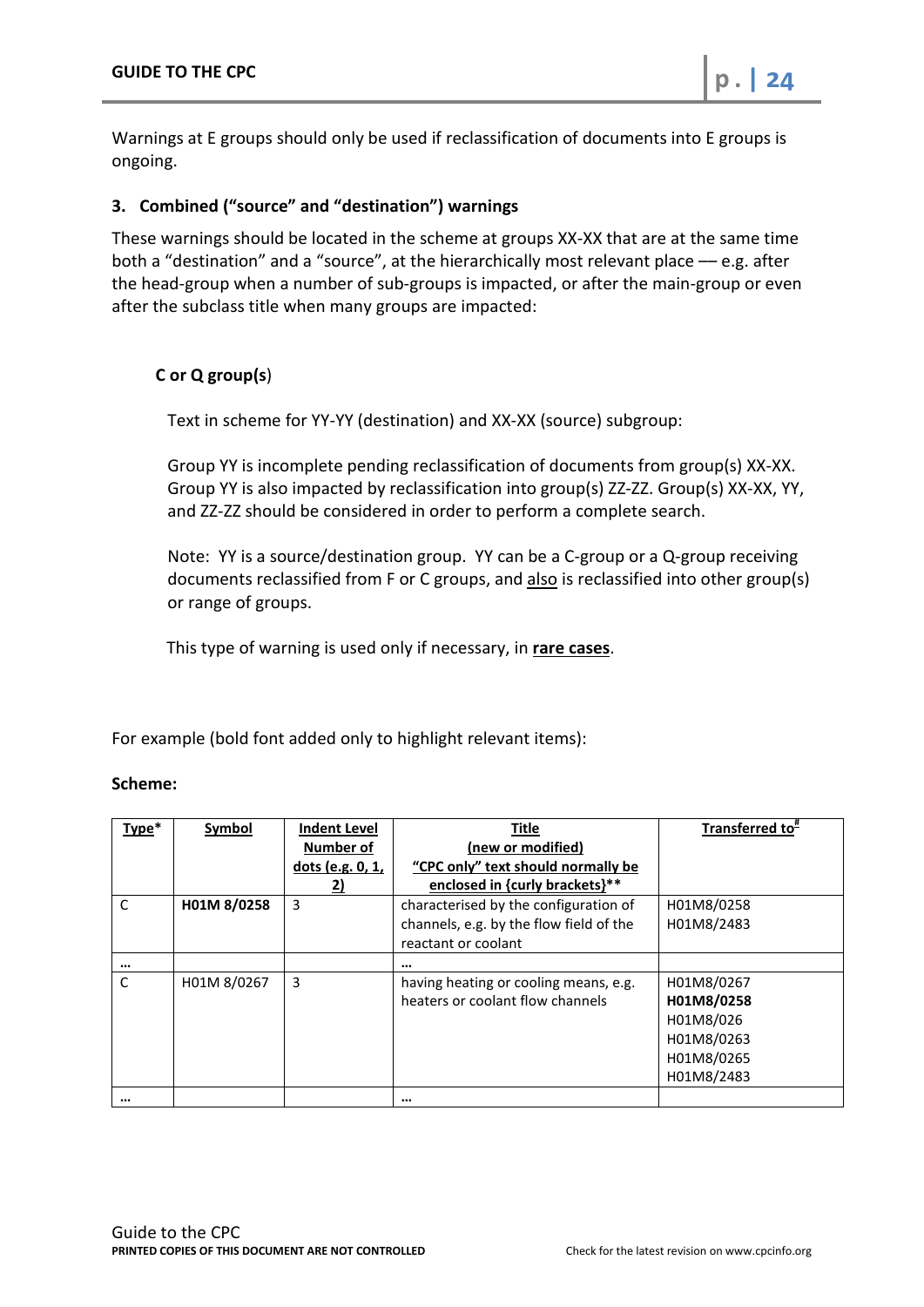**Corresponding "combined" Warning:**

| Type* | Location    | <b>Old Warning</b> | <b>New/Modified Warning notice</b>          |
|-------|-------------|--------------------|---------------------------------------------|
|       |             | notice             |                                             |
| N     | H01M 8/0258 |                    | Group H01M8/0258 is incomplete pending      |
|       |             |                    | reclassification of documents from group    |
|       |             |                    | H01M8/0267.                                 |
|       |             |                    | Group H01M8/0258 is also impacted by        |
|       |             |                    | reclassification into groups H01M8/2483.    |
|       |             |                    | Groups H01M8/0258, H01M8/0267 and           |
|       |             |                    | H01M8/2483 should be considered in order to |
|       |             |                    | perform a complete search.                  |

# **B. Warnings indicating areas where IPC groups are not used in CPC**

These warnings are displayed after the subclass title, in places where IPC groups are not used in the CPC.

This situation is exceptional, because the strategy for the CPC scheme is to make it and keep it as most as possible IPC compliant.

The following IPC group(s) is/are not used in the CPC scheme. Subject matter covered by this/these group(s) is classified in the following CPC group(s):

IPC\_XX covered by CPC\_YY …

e.g. "A61K 9/133 covered by A61K 9/127" (where A61K9/133 is an IPC group and A61K9/127 is the corresponding CPC group).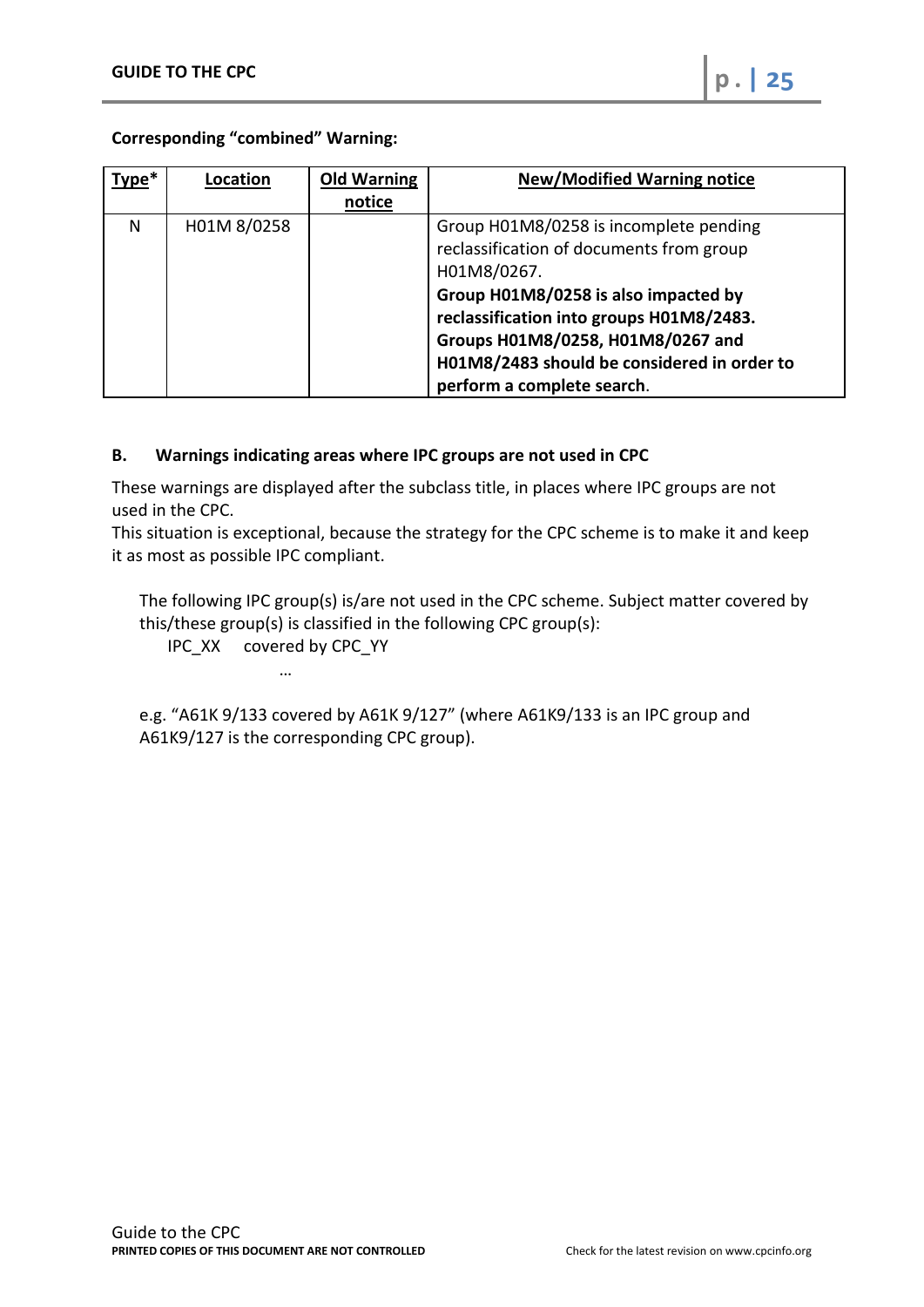# <span id="page-25-0"></span>**ANNEX II. STANDARDIZED WORDINGS FOR NOTES IN CPC**

- 1. Notes relating to the subject matter covered by the place in question should be presented as follows:
- (a) This subclass covers:
	- apparatus which is not provided for in----;
	- the working of materials which----;
	- features specific to----.
- (b) This subclass does not cover:
	- multi-step processes, which are covered by class (or subclass)---- ;
	- details or accessories which form part of ----, e.g.----, which are covered by subclass----.
- 2. Notes defining terms or expressions (referred to under 1(b), above) should be presented as follows:

In this subclass, the following terms or expressions are used with the meaning indicated:

- "working" covers also----;
- "combined operation" means----.
- 3. Notes stating general priority rules should be presented as follows:
- (a) First place priority rule:

In this subclass / main group(s) / group(s), the first place priority rule is applied, i.e. at each hierarchical level, in the absence of an indication to the contrary, classification is made in the first appropriate place.

(b) Last place priority rule:

In this subclass / main group(s) / group(s), the last place priority rule is applied, i.e. at each hierarchical level, in the absence of an indication to the contrary, classification is made in the last appropriate place.

- 4. Notes prescribing multiple classification should be presented as follows:
- (a) Obligatory multiple classification:

"----, when it is determined to be novel and non-obvious, must also be classified in----".

(b) Non obligatory multiple classification: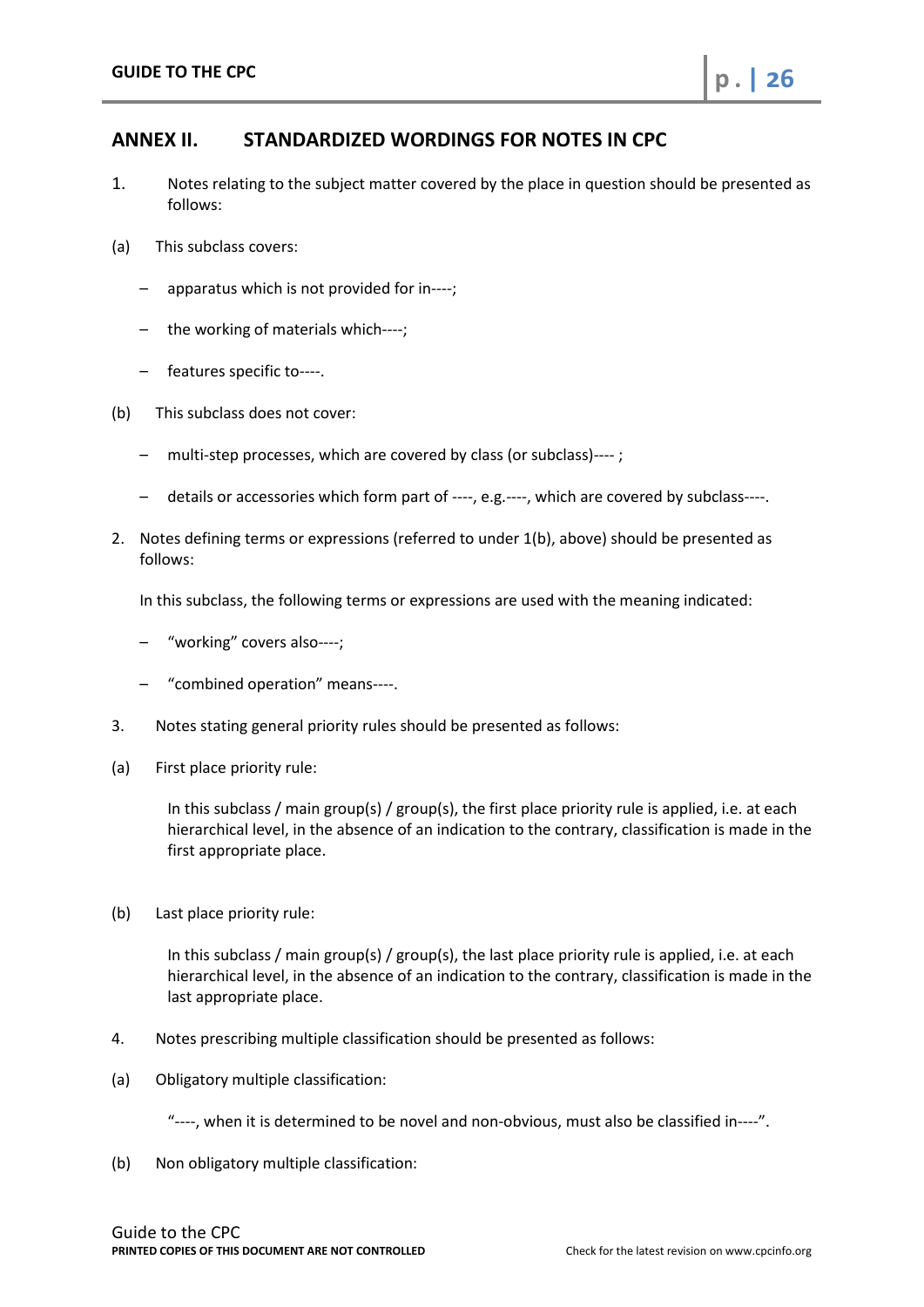"----, which is considered to represent information of interest for search, may also be classified in----".

5. Notes stating other classification rules can, for example, be presented as follows:

In this subclass:

- Groups----to---- are limited to----;
- after-treatment of materials is classified in groups----;
- subject matter relating to both----is classified in groups----.
- 6. The following model wordings of the different notes relating to indexing schemes should be observed:
	- (a) Note for a class containing a subclass which constitutes an indexing scheme:

The codes of subclass----are only for use as indexing codes associated with subclass(es)----, so as to provide information concerning----.

(b) Note for an area to which an indexing scheme is associated:

In this----, it is desirable to add the indexing code(s) of----.

## **All Notes above follow the standard IPC Notes. The Notes below are instead specific to CPC only.**

A. Notes indicating use of combination sets (C-Sets):

In this [class/subclass/group], C-Sets are used with the base symbol selected from [subclass/subclasses/group/groups]  $[BB_1 \dots BB_m]$  [and the subsequent [symbol/symbols] selected from [subclass/subclasses/group/groups]  $[SS_1 ... SS_n]$ ].

The detailed information about the C-Sets construction and the associated syntax rules is to be found in the Definitions for the base symbols, section "Special rules of classification".

B. Notes indicating exclusive use as subsequent symbols in combination sets (C-Sets):

"In this [subclass/group], orthogonal indexing codes  $[CC_1 \dots CC_n]$  are only used as subsequent symbols in C-Sets and should not be allocated as single symbols."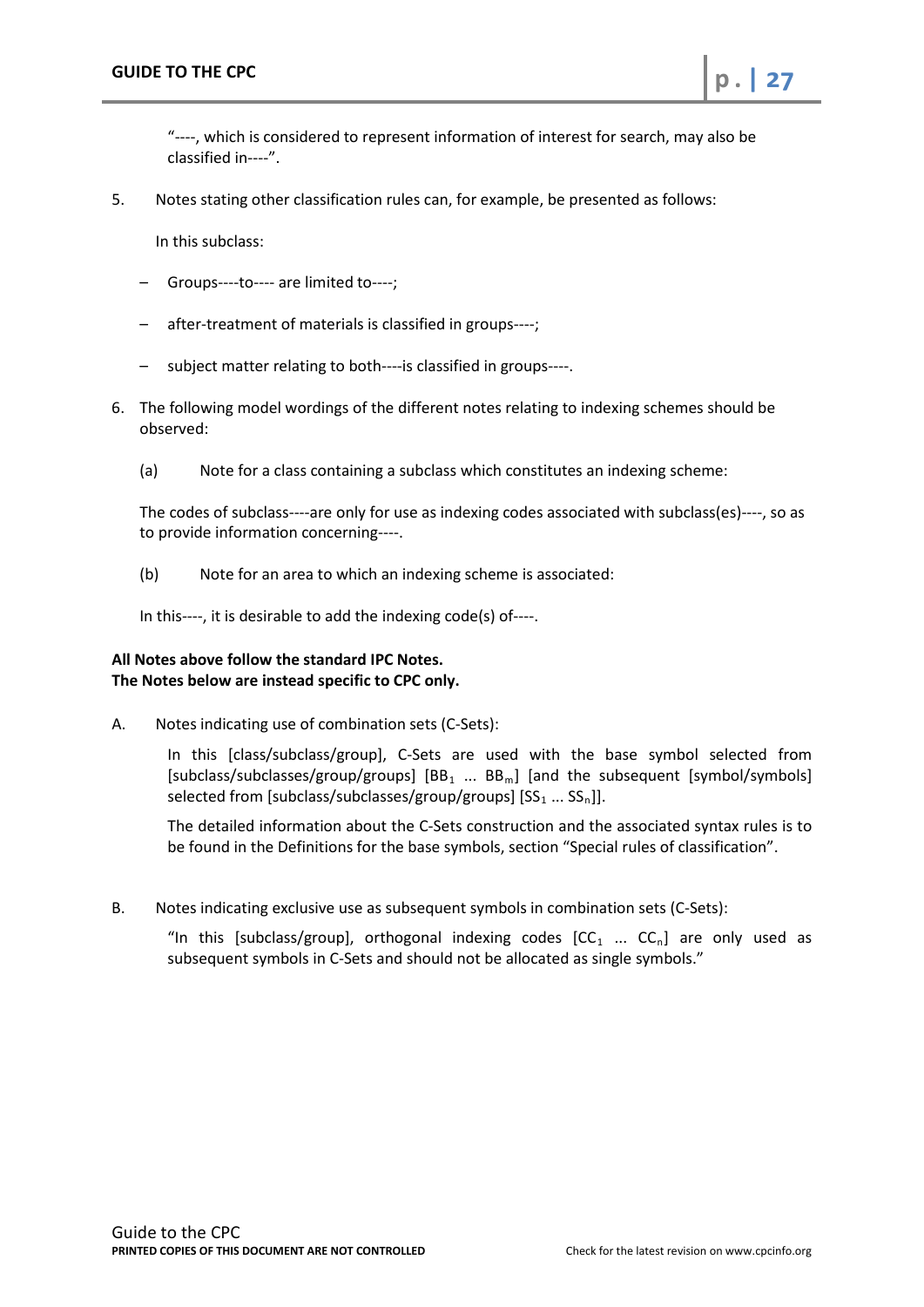# <span id="page-27-0"></span>**ANNEX III. LIST OF TECHNICAL AREAS USING C-SETS**

The following table summarises the technical areas where allocation of C-Sets is authorised.

|                | <b>Subclass</b> | <b>Base symbols</b>                                                                                                                                                                                                                                                                                                                                                                                                                                                                                                                                                                                                                                                                                                                    | <b>Subsequent symbol(s)</b>                                             |
|----------------|-----------------|----------------------------------------------------------------------------------------------------------------------------------------------------------------------------------------------------------------------------------------------------------------------------------------------------------------------------------------------------------------------------------------------------------------------------------------------------------------------------------------------------------------------------------------------------------------------------------------------------------------------------------------------------------------------------------------------------------------------------------------|-------------------------------------------------------------------------|
| $\mathbf{1}$   | A01N            | A01N25/00-A01N65/48                                                                                                                                                                                                                                                                                                                                                                                                                                                                                                                                                                                                                                                                                                                    | A01N25/00-A01N65/48, A01N2300/00                                        |
| $\overline{2}$ | A23G            | A23G1/305, A23G1/56, A23G3/343,<br>A23G3/346, A23G4/062,<br>A23G9/322, A23G9/52                                                                                                                                                                                                                                                                                                                                                                                                                                                                                                                                                                                                                                                        | A23G2200/00-A23G2220/22                                                 |
| 3              | A23V            | A23V2002/00                                                                                                                                                                                                                                                                                                                                                                                                                                                                                                                                                                                                                                                                                                                            | A23V2200/00-A23V2300/50, A23Y                                           |
|                | A61K            | A61K6/0011-A61K6/0044,                                                                                                                                                                                                                                                                                                                                                                                                                                                                                                                                                                                                                                                                                                                 | C08L1/00-C08L101/16 (excluding                                          |
| 4              |                 | A61K6/08-A61K6/10<br>A61K31/00-A61K41/0095 (including                                                                                                                                                                                                                                                                                                                                                                                                                                                                                                                                                                                                                                                                                  | breakdown codes, e.g. C08L2023/40)                                      |
|                | A61K            | breakdown codes, e.g.<br>A61K2039/505)                                                                                                                                                                                                                                                                                                                                                                                                                                                                                                                                                                                                                                                                                                 | A61K2300/00                                                             |
| 5              | A61L            | A61L15/12, A61L15/125,<br>A61L15/225-A61L15/32, A61L15/58-<br>A61L15/60, A61L17/10,<br>A61L17/105, A61L17/145,<br>A61L24/0073-A61L24/0094,<br>A61L24/043-A61L24/10,<br>A61L24/108, A61L26/0014-<br>A61L26/0028, A61L26/0047,<br>A61L26/0052, A61L26/008,<br>A61L26/0095, A61L27/16-<br>A61L27/22, A61L27/227,<br>A61L27/26, A61L27/34, A61L27/44-<br>A61L27/48, A61L27/52,<br>A61L28/0011-A61L28/0026,<br>A61L28/0049, A61L28/0069,<br>A61L28/008-A61L28/0096,<br>A61L29/041-A61L29/044,<br>A61L29/048-A61L29/06,<br>A61L29/085, A61L29/126,<br>A61L29/145, A61L31/041-<br>A61L31/043, A61L31/047-<br>A61L31/06, A61L31/10,<br>A61L31/125-A61L31/129,<br>A61L31/145, A61L33/0017-<br>A61L33/0035, A61L33/062-<br>A61L33/12, A61L33/128 | C08L1/00-C08L101/16 (excluding<br>breakdown codes, e.g. C08L2023/40)    |
|                | A61M            | A61M2202/00, A61M2202/02-<br>A61M2202/30                                                                                                                                                                                                                                                                                                                                                                                                                                                                                                                                                                                                                                                                                               | A61M2202/0007-A61M2202/0092                                             |
| 6              | A61M            | A61M2210/00, A61M2210/02-<br>A61M2210/168                                                                                                                                                                                                                                                                                                                                                                                                                                                                                                                                                                                                                                                                                              | A61M2210/005                                                            |
|                | A61M            | A61M2230/00, A61M2230/04-<br>A61M2230/65                                                                                                                                                                                                                                                                                                                                                                                                                                                                                                                                                                                                                                                                                               | A61M2230/005                                                            |
| 7              | <b>B01D</b>     | B01D15/00-B01D15/428 (excluding<br>breakdown codes, e.g.<br>B01D2015/3838)                                                                                                                                                                                                                                                                                                                                                                                                                                                                                                                                                                                                                                                             | B01D15/00-B01D15/428 (excluding<br>breakdown codes, e.g. B01D2015/3838) |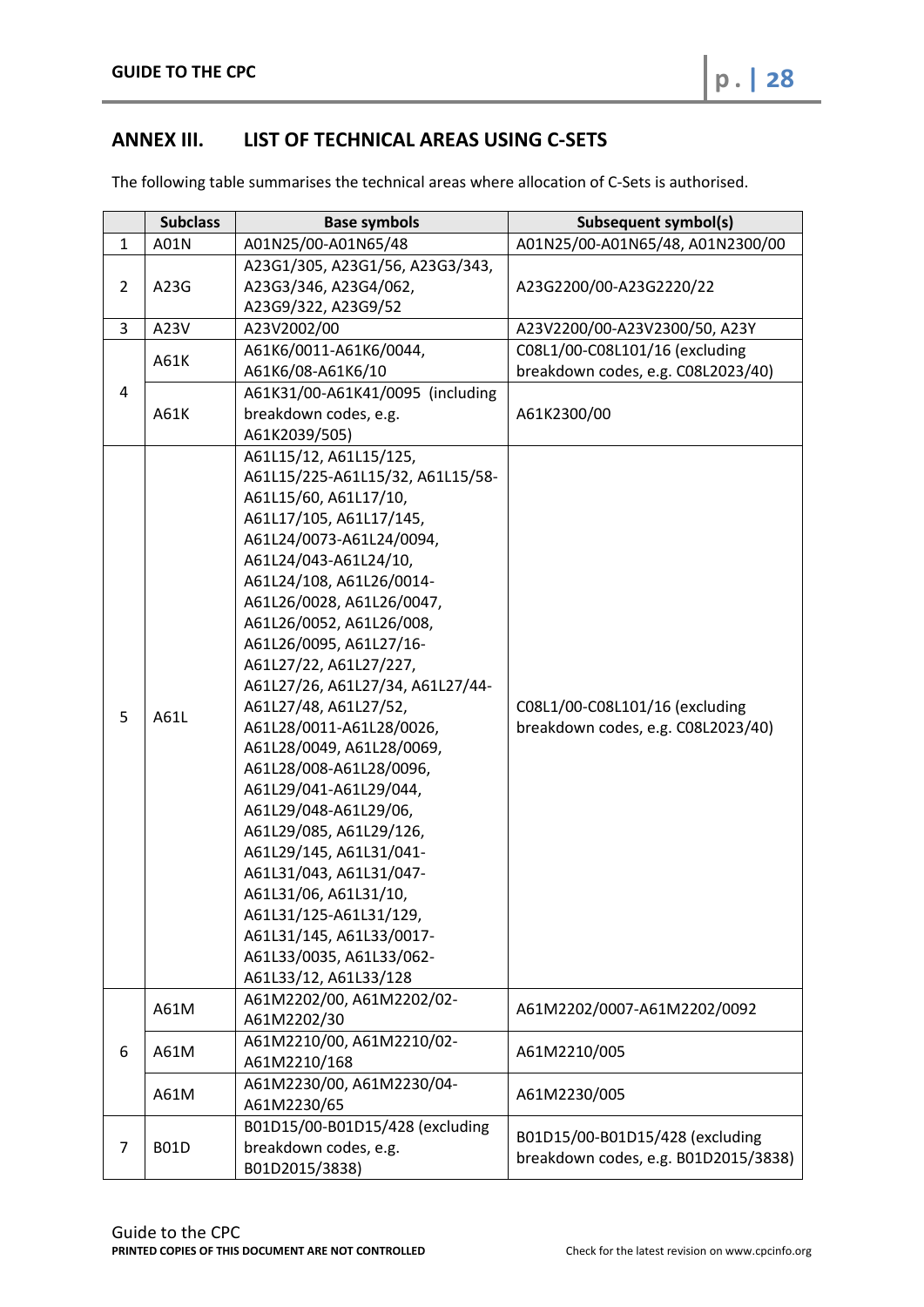|    | <b>Subclass</b>   | <b>Base symbols</b>                                                      | <b>Subsequent symbol(s)</b>                       |  |
|----|-------------------|--------------------------------------------------------------------------|---------------------------------------------------|--|
|    | <b>B01D</b>       | B01D19/04-B01D19/0495                                                    | B01D19/04-B01D19/0495                             |  |
|    | <b>B01D</b>       | B01D2311/02, B01D2311/04,<br>B01D2311/06, B01D2311/08                    | B01D2311/02-B01D2311/2696                         |  |
|    | <b>B01J</b>       | B01J39/00-B01J49/02                                                      | B01J39/00-B01J49/02                               |  |
| 8  | <b>B01J</b>       | B01J2523/00                                                              | B01J2523/10-B01J2523/847                          |  |
| 9  | <b>B05D</b>       | B05D2401/00-B05D2602/00                                                  | B05D2401/00-B05D2602/00                           |  |
|    |                   |                                                                          | B22F1/00-B22F2304/15, C22C1/00-                   |  |
| 10 |                   | B22F2998/00, B22F2998/10,                                                | C22C2204/00 (including breakdown                  |  |
|    | B <sub>22F</sub>  | B22F2999/00                                                              | codes, e.g. B22F2003/248,                         |  |
|    |                   |                                                                          | C22C2026/002), other subclasses                   |  |
|    | <b>B29C</b>       | B29C66/71                                                                | B29K2001/00-B29K2096/04                           |  |
| 11 | <b>B29C</b>       | B29C66/7212                                                              | B29K2201/00-B29K2311/14                           |  |
|    | <b>B29C</b>       | B29C66/8122                                                              | B29K2801/00-B29K2911/14                           |  |
| 12 | B32B              | B32B17/10                                                                | B32B2319/00-B32B2386/00                           |  |
|    | <b>B65H</b>       | B65H2301/44331                                                           | B65H2701/131-B65H2701/1322                        |  |
| 13 | <b>B65H</b>       | B65H2301/447-B65H2301/44795                                              | B65H2220/01, B65H2220/02                          |  |
|    | <b>B65H</b>       | B65H2511/00-B65H2519/00,<br>B65H2701/13-B65H2701/139                     | B65H2220/01-B65H2220/11                           |  |
| 14 | CO4B              | C04B2/00-C04B32/02, C04B38/00-<br>C04B41/91, C04B2103/00-<br>C04B2111/94 | C04B2/00-C04B2201/52, C04B2290/00-<br>C04B2290/20 |  |
| 15 | CO5B              | C05B1/00-C05B19/02                                                       | C05B1/00-C05F11/10, C05G1/00-<br>C05G3/08         |  |
| 16 | C05C              | C05C1/00-C05C11/00                                                       | C05C1/00-C05F11/10, C05G1/00-<br>C05G3/08         |  |
| 17 | C <sub>05</sub> D | C05D1/00-C05D9/020                                                       | C05D1/00-C05F11/10, C05G1/00-<br>C05G3/08         |  |
| 18 | C <sub>05</sub> F | C05F1/00-C05F11/10                                                       | C05F1/00-C05F11/10, C05G1/00-<br>C05G3/08         |  |
| 19 | CO5G              | C05G1/00-C05G3/08                                                        | C05G1/00-C05G3/08                                 |  |
|    | C <sub>07</sub> C | C07C1/00-C07C7/20                                                        | C07C9/00-C07C15/62                                |  |
|    | C <sub>07</sub> C | C07C17/00-C07C17/42                                                      | C07C19/00-C07C25/28                               |  |
|    | C <sub>07</sub> C | C07C29/00-C07C29/94                                                      | C07C31/00-C07C35/52                               |  |
|    | C <sub>07</sub> C | C07C37/00-C07C37/88                                                      | C07C39/00-C07C39/44                               |  |
|    | C <sub>07</sub> C | C07C41/00-C07C41/60                                                      | C07C43/00-C07C43/32                               |  |
|    | C <sub>07</sub> C | C07C45/00-C07C45/90                                                      | C07C47/00-C07C49/92                               |  |
|    | C <sub>07</sub> C | C07C46/00-C07C46/10                                                      | C07C50/00-C07C50/38                               |  |
|    | C <sub>07</sub> C | C07C51/00-C07C51/64                                                      | C07C53/00-C07C66/02                               |  |
| 20 | C <sub>07</sub> C | C07C67/00-C07C67/62                                                      | C07C69/00-C07C69/95                               |  |
|    | C <sub>07</sub> C | C07C68/00-C07C68/08                                                      | C07C69/96                                         |  |
|    | C <sub>07</sub> C | C07C201/00-C07C201/16                                                    | C07C203/00-C07C207/04                             |  |
|    | C <sub>07</sub> C | C07C209/00-C07C209/90                                                    | C07C211/00-C07C211/65                             |  |
|    | C <sub>07</sub> C | C07C213/00-C07C213/10                                                    | C07C215/00-C07C219/34                             |  |
|    | C <sub>07</sub> C | C07C221/00                                                               | C07C223/00-C07C225/36                             |  |
|    | C <sub>07</sub> C | C07C227/00-C07C227/44                                                    | C07C229/00-C07C229/76                             |  |
|    | C <sub>07</sub> C | C07C231/00-C07C231/24                                                    | C07C233/00-C07C237/52                             |  |
|    | C <sub>07</sub> C | C07C241/00-C07C241/04                                                    | C07C243/00-C07C243/42                             |  |
|    | C <sub>07</sub> C | C07C249/00-C07C249/16                                                    | C07C251/00-C07C251/88                             |  |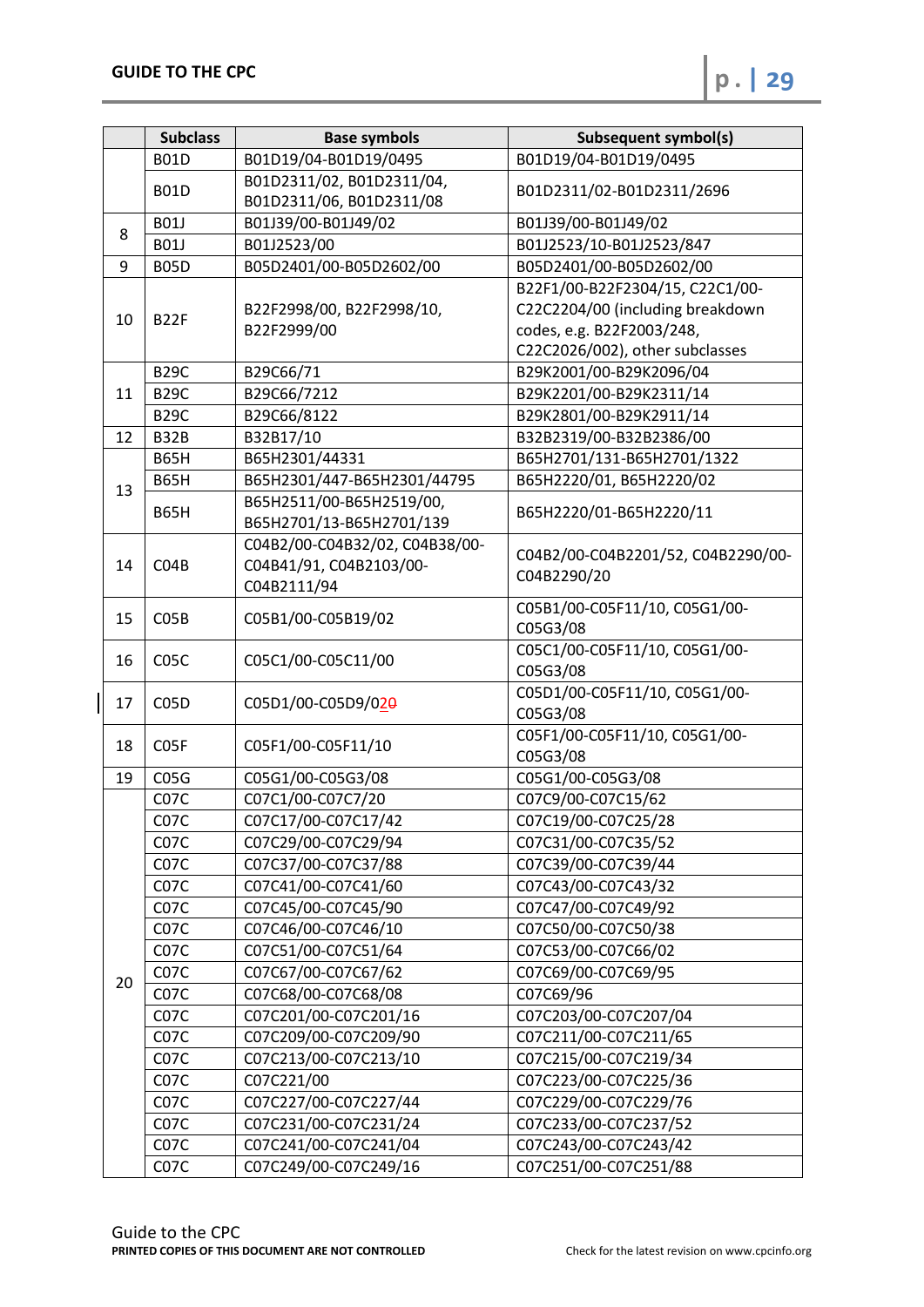|    | <b>Subclass</b>   | <b>Base symbols</b>                                       | <b>Subsequent symbol(s)</b>         |
|----|-------------------|-----------------------------------------------------------|-------------------------------------|
|    | C <sub>07</sub> C | C07C253/00-C07C253/34                                     | C07C255/00-C07C255/67               |
|    | C <sub>07</sub> C | C07C263/00-C07C263/20                                     | C07C265/00-C07C265/16               |
|    | C <sub>07</sub> C | C07C269/00-C07C269/08                                     | C07C271/00-C07C271/68               |
|    | C <sub>07</sub> C | C07C273/00-C07C273/189                                    | C07C275/00-C07C275/70               |
|    | C <sub>07</sub> C | C07C277/00-C07C277/08                                     | C07C279/00-C07C279/36               |
|    | C <sub>07</sub> C | C07C303/00-C07C303/46                                     | C07C305/00-C07C311/65               |
|    | C <sub>07</sub> C | C07C315/00-C07C315/06                                     | C07C317/00-C07C317/50               |
|    | C <sub>07</sub> C | C07C319/00-C07C319/30                                     | C07C321/00-C07C323/67               |
|    | C <sub>07</sub> C | C07C407/00-C07C407/006                                    | C07C409/00-C07C409/44               |
|    | C <sub>0</sub> 8F | C08F6/00-C08F6/28                                         | C08L23/00-C08L57/12                 |
|    |                   |                                                           | C08F8/00-C08F34/04, C08F38/00-      |
|    |                   |                                                           | C08F38/04, C08F110/00-C08F134/04,   |
|    | C <sub>0</sub> 8F | C08F8/00-C08F8/50                                         | C08F138/00-C08F138/04, C08F210/00-  |
|    |                   |                                                           | C08F234/04, C08F238/00-C08F299/08   |
|    |                   |                                                           | C08F2/00-C08F2/60, C08F4/00-        |
|    | C <sub>0</sub> 8F | C08F10/00-C08F10/14                                       | C08F4/82                            |
|    |                   |                                                           | C08F2/00-C08F2/60, C08F4/00-        |
|    | C <sub>0</sub> 8F | C08F12/00-C08F12/36                                       | C08F4/82                            |
|    | C <sub>0</sub> 8F | C08F14/06                                                 | C08F2/00-C08F2/60                   |
|    | C <sub>0</sub> 8F | C08F14/18-C08F14/28                                       | C08F2/00-C08F2/60                   |
|    | C <sub>0</sub> 8F | C08F20/12, C08F20/14, C08F20/44                           | C08F2/00-C08F2/60                   |
|    |                   |                                                           | C08F2/00-C08F2/60, C08F4/00-        |
|    | C <sub>0</sub> 8F | C08F36/00-C08F36/22                                       | C08F4/82                            |
|    | C <sub>0</sub> 8F |                                                           | C08F2/00-C08F2/60, C08F4/00-        |
|    |                   | C08F110/00-C08F110/14                                     | C08F4/82                            |
|    | C <sub>0</sub> 8F | C08F110/02-C08F110/14                                     | C08F2500/01-C08F2500/26             |
|    | C <sub>0</sub> 8F | C08F112/00-C08F112/36                                     | C08F2/00-C08F2/60, C08F4/00-        |
| 21 |                   |                                                           | C08F4/82                            |
|    | C <sub>0</sub> 8F | C08F136/00-C08F136/22                                     | C08F2/00-C08F2/60, C08F4/00-        |
|    |                   |                                                           | C08F4/82                            |
|    | C08F              | C08F210/00-C08F246/00 (including<br>breakdown codes, e.g. | C08F210/00-C08F246/00 (including    |
|    |                   |                                                           | breakdown codes, e.g. C08F2220/286) |
|    |                   | C08F2220/286)                                             |                                     |
|    | C <sub>0</sub> 8F | C08F210/00-C08F210/18                                     | C08F2/00-C08F2/60, C08F4/00-        |
|    |                   |                                                           | C08F4/82                            |
|    | C <sub>0</sub> 8F | C08F210/02-C08F210/18                                     | C08F2500/01-C08F2500/26             |
|    | C <sub>0</sub> 8F | C08F212/00-C08F212/36                                     | C08F2/00-C08F2/60, C08F4/00-        |
|    |                   |                                                           | C08F4/82                            |
|    | C <sub>0</sub> 8F | C08F236/00-C08F236/22                                     | C08F2/00-C08F2/60, C08F4/00-        |
|    |                   |                                                           | C08F4/82                            |
|    | C <sub>0</sub> 8F | C08F251/00-C08F292/00                                     | C08F210/00-C08F246/00 (including    |
|    |                   |                                                           | breakdown codes, e.g. C08F2220/286) |
|    | C <sub>0</sub> 8F | C08F265/06                                                | C08F2/00-C08F2/60                   |
|    | C <sub>0</sub> 8F | C08F279/02,C08F279/04                                     | C08F2/00-C08F2/60                   |
|    | C <sub>0</sub> 8F | C08F283/01-C08F283/14                                     | C08F2/00-C08F2/60, C08F4/00-        |
|    |                   |                                                           | C08F4/82                            |
|    | C <sub>0</sub> 8F | C08F291/00                                                | C08F2/00-C08F2/60                   |
| 22 | C <sub>0</sub> 8G | C08G18/10, C08G18/12                                      | C08G18/02-C08G18/027, C08G18/09-    |
|    |                   |                                                           | C08G18/097, C08G18/2805,            |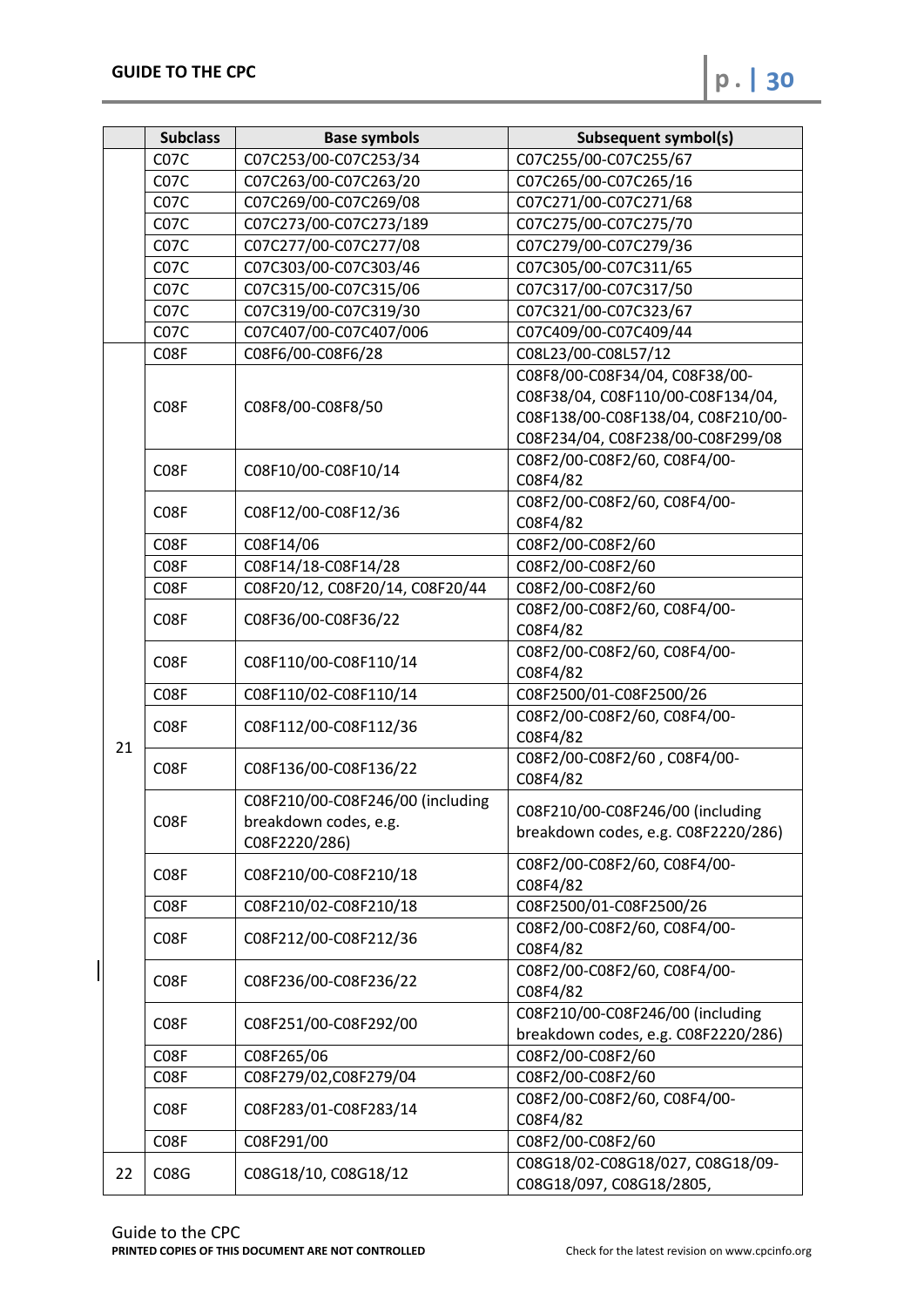|    | <b>Subclass</b>   | <b>Base symbols</b>                                                                                      | <b>Subsequent symbol(s)</b>                             |
|----|-------------------|----------------------------------------------------------------------------------------------------------|---------------------------------------------------------|
|    |                   |                                                                                                          | C08G18/30-C08G18/38, C08G18/40-                         |
|    |                   |                                                                                                          | C08G18/64, C08G18/65-C08G18/66,                         |
|    |                   |                                                                                                          | C08G18/70-C08G18/80                                     |
|    | C08G              | C08G18/67, C08G18/671-<br>C08G18/679                                                                     | C08G18/0804-C08G18/0833                                 |
|    |                   |                                                                                                          | C08G18/40-C08G18/64, C08G18/65-                         |
|    | <b>C08G</b>       | C08G18/671-C08G18/672                                                                                    | C08G18/6696, C08G18/6705,                               |
|    |                   |                                                                                                          | C08G18/6795-C08G18/698                                  |
|    | C08G              | C08G18/81-C08G18/8191                                                                                    | C08G18/0804-C08G18/0833                                 |
|    |                   |                                                                                                          | C08G18/40-C08G18/64, C08G18/65-                         |
|    | CO8G              | C08G18/8158-C08G18/8175                                                                                  | C08G18/6696, C08G18/6705,                               |
|    |                   |                                                                                                          | C08G18/6795-C08G18/698                                  |
|    |                   | C08K3/00-C08K13/08 (excluding                                                                            | C08L1/00-C08L101/16 (excluding                          |
| 23 | C08K              | breakdown codes, e.g.                                                                                    | breakdown codes, e.g. C08L2023/40)                      |
|    |                   | C08K2003/385)                                                                                            |                                                         |
|    |                   | C08L1/00-C08L101/16 (excluding                                                                           | C08K3/00-C08K13/08, C08L1/00-                           |
| 24 | C <sub>0</sub> 8L | breakdown codes, e.g.                                                                                    | C08L101/16 (excluding breakdown                         |
|    |                   | C08L2023/40)                                                                                             | codes, e.g. C08K2003/385,                               |
|    |                   |                                                                                                          | C08L2023/40)                                            |
|    |                   | C09D1/00-C09D201/10                                                                                      | C08K3/00-C08K13/08, C08L1/00-                           |
| 25 | C <sub>09</sub> D |                                                                                                          | C08L101/16 (excluding breakdown                         |
|    |                   |                                                                                                          | codes, e.g. C08K2003/385,                               |
|    |                   |                                                                                                          | C08L2023/40)                                            |
|    | C09J              | C09J1/00-C09J201/10                                                                                      | C08K3/00-C08K13/08, C08L1/00-                           |
| 26 |                   |                                                                                                          | C08L101/16 (excluding breakdown                         |
|    |                   |                                                                                                          | codes, e.g. C08K2003/385,                               |
|    |                   |                                                                                                          | C08L2023/40)                                            |
|    | <b>C10M</b>       | C10M2201/00-C10M2229/0545                                                                                | C10M2201/00-C10M2229/0545,<br>C10N2210/00-C10N2220/306, |
| 27 |                   |                                                                                                          | C10N2250/00-C10N2260/14                                 |
|    | C12N              | C12N15/10-C12N15/1096                                                                                    | C12Q2500/00-C12Q2565/634                                |
| 28 | C12N              | C12N2310/00-C12N2310/533                                                                                 | C12N2310/00-C12N2330/51                                 |
|    |                   | C12Q1/68-C12Q1/6874,                                                                                     |                                                         |
| 29 | C12Q              | C12Q1/6897, C12Q1/70                                                                                     | C12Q2500/00-C12Q2565/634                                |
|    | D07B              | D07B1/00-D07B9/00                                                                                        | D07B2801/90                                             |
| 30 | D <sub>07</sub> B | D07B2201/00-D07B2501/2092                                                                                | D07B2801/10-D07B2801/90                                 |
|    |                   |                                                                                                          | B01D15/08-B01D15/428, G01N21/00-                        |
|    | G01N              |                                                                                                          | G01N2021/9586,G01N27/00-                                |
|    |                   | G01N27/447-G01N27/44795,<br>G01N30/00-G01N2030/965<br>(including breakdown codes, e.g.<br>G01N2030/3076) | G01N27/92, G01N30/00-                                   |
| 31 |                   |                                                                                                          | G01N2030/965, G01N33/00-                                |
|    |                   |                                                                                                          | G01N33/98, G01N35/00-G01N35/1097                        |
|    |                   |                                                                                                          | (including breakdown codes, e.g.                        |
|    |                   |                                                                                                          | G01N2030/3076)                                          |
|    | G02B              | G02B1/04-G02B1/048                                                                                       | C08L1/00-C08L101/16 (excluding                          |
| 32 |                   |                                                                                                          | breakdown codes, e.g. C08L2023/40)                      |
|    |                   |                                                                                                          | H01L2224/00-H01L2224/98,                                |
| 33 | H01L              | H01L2224/00-H01L2224/98,                                                                                 | H01L2924/00-H01L2924/40503, other                       |
|    |                   | H01L2924/00-H01L2924/40503                                                                               | subclasses                                              |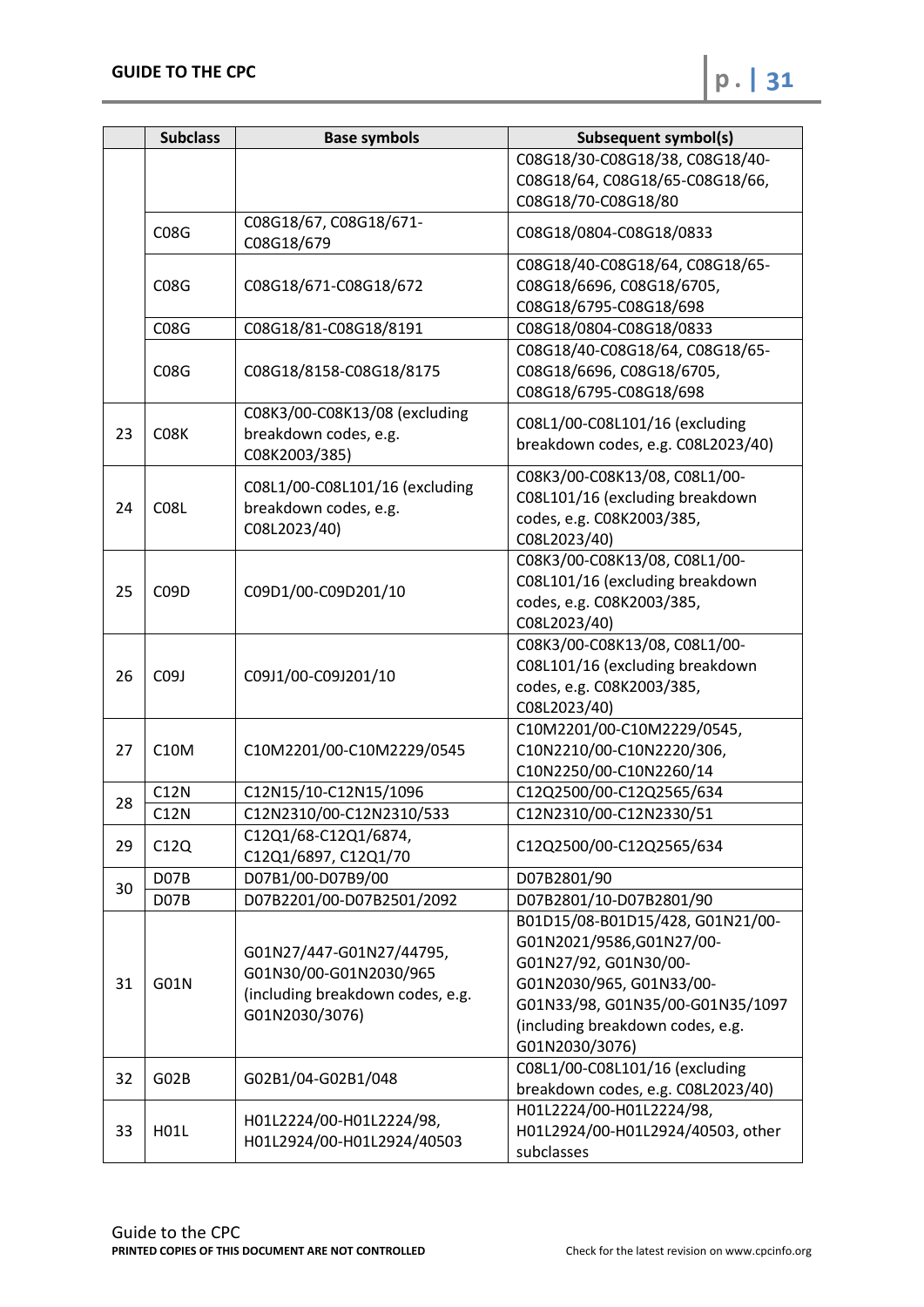<span id="page-31-0"></span>The following is the list of orthogonal indexing codes which shall not be allocated as CPC single symbols, but only as subsequent symbols in C-Sets:

- a. A01N2300/00
- b. A23G2200/00-A23G2220/22
- c. A23V2200/00-A23V2300/50
- d. A61K2300/00
- e. A61M2202/007-A61M2202/0092, A61M2210/005, A61M2230/005
- f. B01J2523/10-B01J2523/847
- g. B65H2220/01-B65H2220/11
- h. C08F2500/00-C08F2500/26
- i. D07B2801/00-D07B2801/90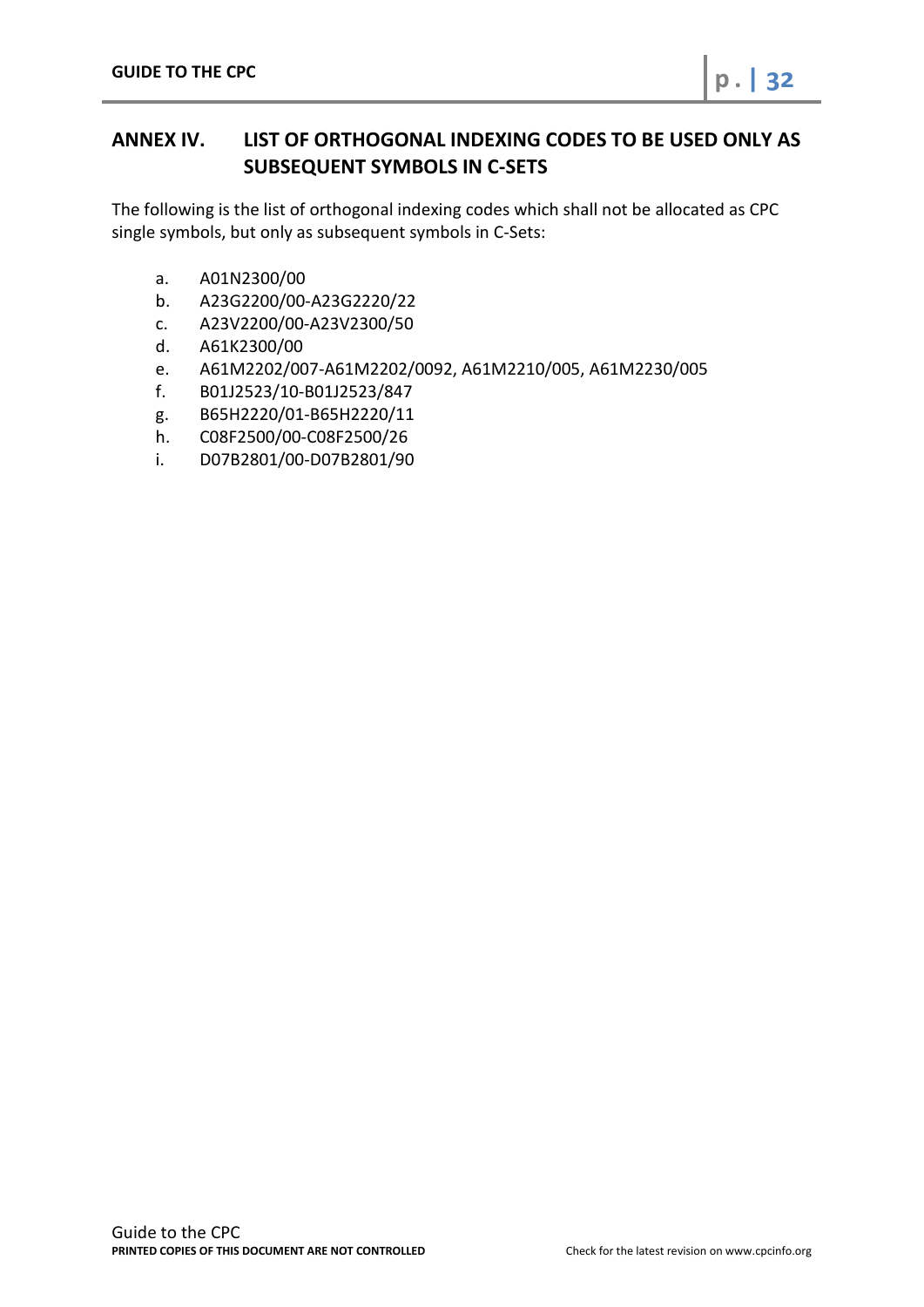# <span id="page-32-0"></span>**ANNEX V. COMBINATION SETS [C-SETS] STANDARDIZED WORDING FOR SCHEME NOTES AND DEFINITIONS**

## **In SCHEME**

## **1/Note at subclass level:**

The following Note is added in the scheme at subclass level for each subclass comprising symbols used as base and/or subsequent in C-Sets.

## {**Note(s)**

---

{#. In this subclass, combination sets [C-Sets] are used. The detailed information about the C-Sets construction and the associated syntax rules are found in the Definitions.}

## **2/Note at group level**

The following Note is added in the scheme at group or subgroup level where appropriate.

#### {**Note**

In this group, C-Sets are used. The detailed information about the C-Sets construction and the associated syntax rules are found in the Definitions.}

#### **3/ Note for the orthogonal codes used only as subsequent symbols of C-Sets**

#### {**Note**

In this group, symbol[s] [SS1-SSn] [is/are] only used as subsequent symbol[s] in C-Sets and should not be allocated as single symbol[s].}

#### **In DEFINITIONS**

# *1/ The following text is to be added in the Definitions, section "Special rules of classification" at subclass level.*

#### **Special rules of classification**

*Combination sets [C-Sets]*

In this subclass, C-Sets classification is applied to the following groups, listed in the table below, if the document discloses a pertinent combination of technical features that cannot be covered by the allocation of a single symbol. The third column of the table indicates the place where the detailed information about the C-Sets construction and the associated syntax rules can be found, in the section "*Special rules of classification*".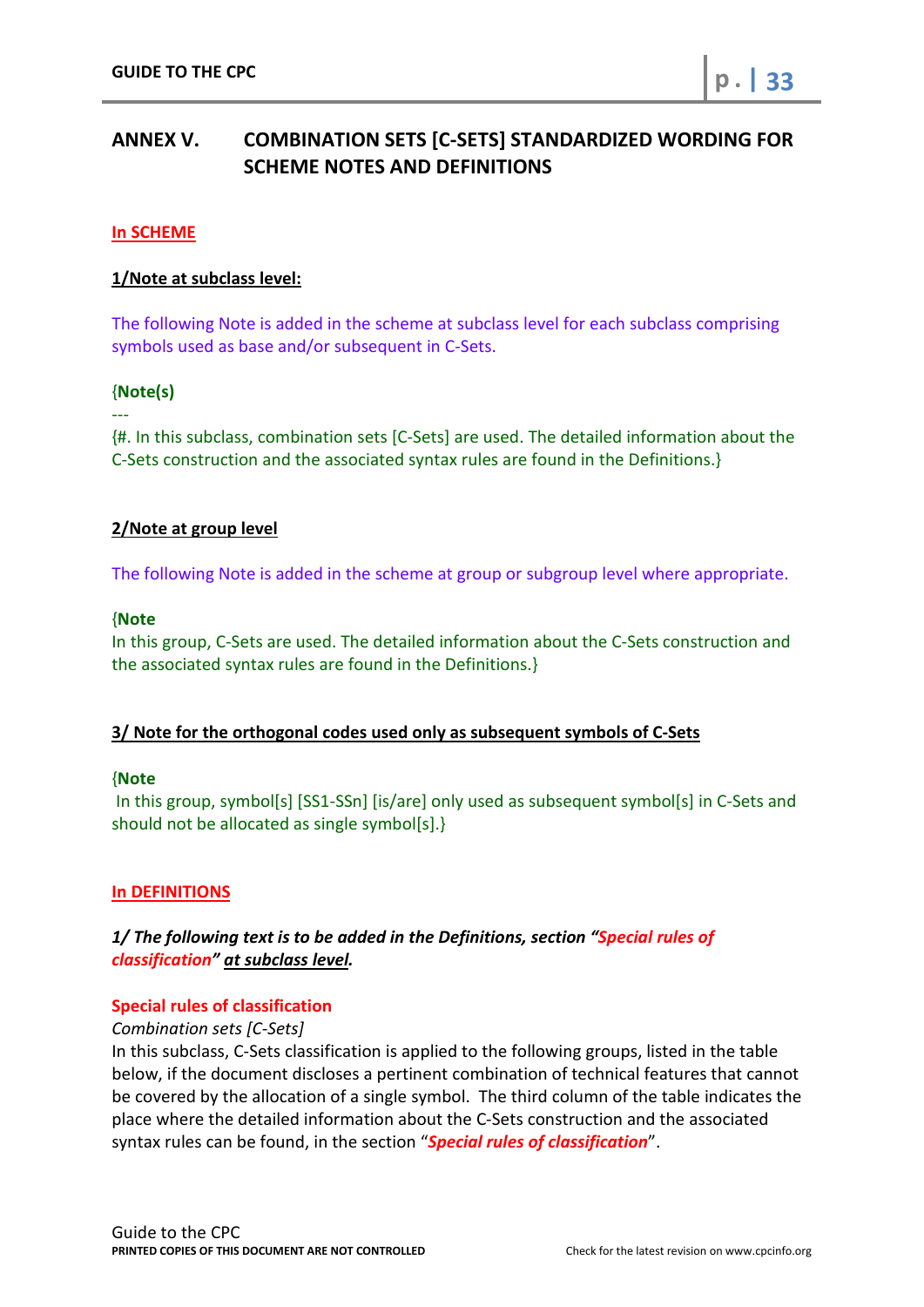| Base Symbols                                            | Subsequent Symbols                                   | C-Sets Rules                           |
|---------------------------------------------------------|------------------------------------------------------|----------------------------------------|
| $[e.g. CO8L1/00-C08L101/16]$ (*)                        | [e.g. C08K3/00-C08K13/08,<br>C08L1/00-C08L101/16 (*) | [e.g. CO8Lwith hyperlink] (**)         |
| [e.g. A61K6/0011-A61K6/0044,<br>A61K6/08-A61K6/10 ] (*) | [e.g. C08L1/00 to C08L101/16](*)                     | [e.g. A61K6/00 with hyperlink]<br>1**' |

*(\*) The blue font and the [...] denote optional text and/or choices to be finalized by the drafter. (\*\*) Please indicate the subclass, group or subgroup of the base symbol where the C-Sets rule can be found.*

The specific C-Sets rule is located at the place of the base symbol. If the C-Sets rule is applicable to all groups of a subclass, it is located at the subclass level only. If the same C-Sets rule is applicable to multiple groups or subgroups within the same subclass, the C-Sets rule is placed at the highest group or subgroup of the multiple groups.

*2/ The following text is to be added in the Definitions, section "Special rules of classification" at the subclass, group or subgroup level according to the base symbol.*

*C-Sets rules should always be inserted after any other existing special rule(s).*

*A complete C-Sets rule comprises the three following subheadings:* 

- − *C-Sets statement*
- − *C-Sets syntax rules*
- − *C-Sets examples (with at least 2 examples illustrating the syntax rules).*

*In a few cases (e.g. C08F210/00), there may be different "types" of C-Sets applicable for certain base symbols, identified by "type A", "type B", etc.*

#### **Special rules of classification**

*Combination sets [C-Sets] C-Sets statement*

In groups [...] to [...] [the feature(s) relating to...] is / are (\*) classified in the form of C-Sets.

In these C-Sets, the base symbol, representing  $[the feature(s)$  [...]] (\*), is taken from the groups  $\left[\ldots\right]$  to  $\left[\ldots\right]$ , whereas the subsequent symbol(s) representing [the feature(s)  $\left[\ldots\right]$ ] is / are  $(*)$  taken from the groups  $[...]$  to  $[...]$ .

[For orthogonal codes used only as C-Sets subsequent symbols: Orthogonal indexing [code/codes] [...] [is/are] only used as subsequent [symbol/symbols] in C-Sets and should not be allocated as single [symbol/symbols]]. (\*)

#### *C-Sets syntax rules*

- Each C-Set shall contain exactly two symbols / can contain two or more symbols (\*).
- Duplicate symbols are / are not  $(*)$  allowed in these C-Sets.
- Breakdown codes are / are not  $(*)$  allowed as base symbols.